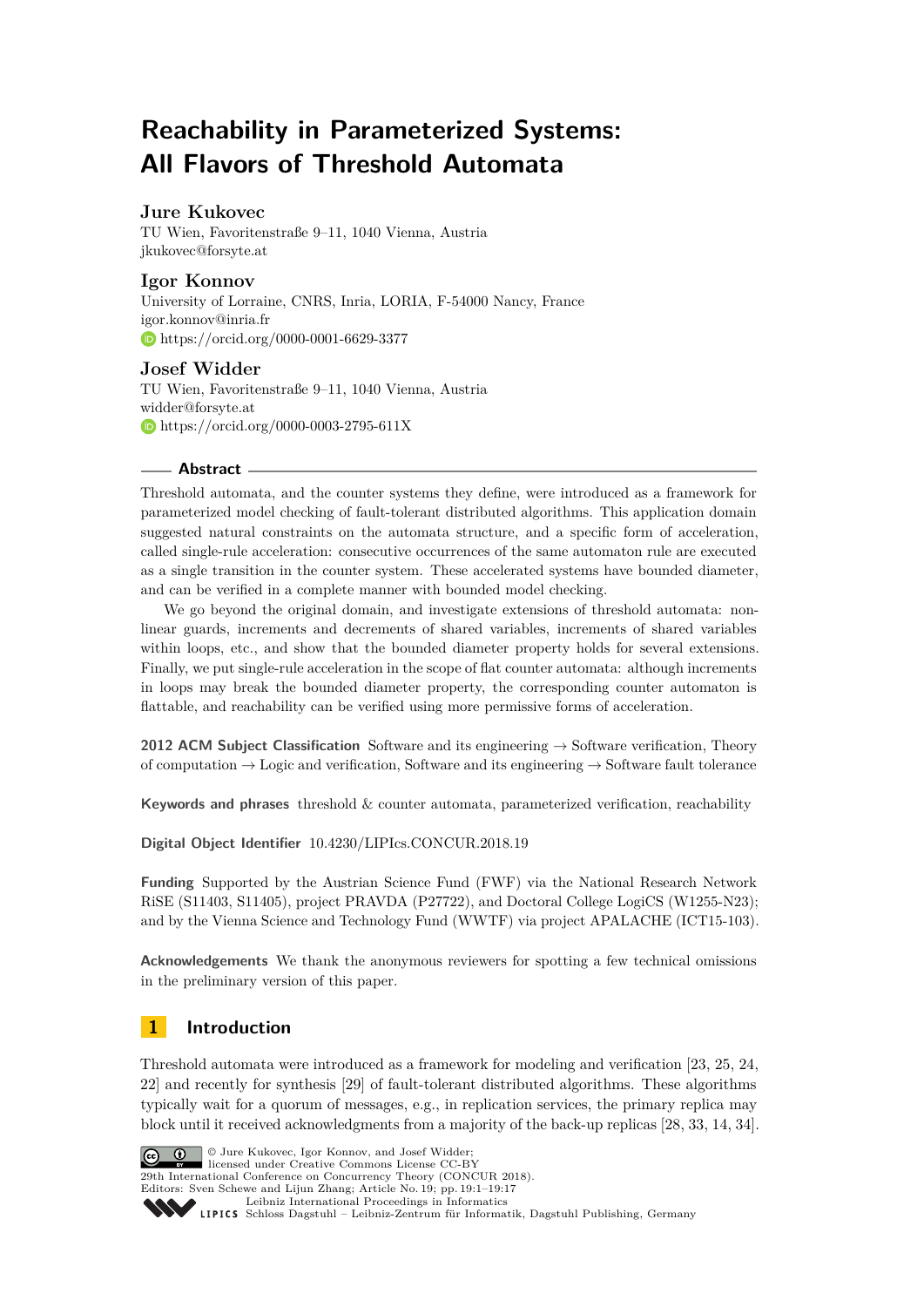#### **19:2 All Flavors of Threshold Automata**

<span id="page-1-0"></span>

**Figure 1** A threshold automaton.

Moreover, these algorithms are parameterized by design, i.e., the number of processes *n* is a parameter, and consequently, the primary in our example contains a guard that waits for more than *n/*2 messages, a so-called threshold guard. As a result, the local transition relation is parameterized, and therefore these systems are out of reach of classic work in parameterized model checking [\[15,](#page-15-1) [7\]](#page-15-2).

We recall the necessary notions of threshold automata by the example in Figure [1.](#page-1-0) It operates on parameters *n*, *t*, and *f*, and shared variables *x* and *y*. The vertices are called locations, and the edges are called rules, which can be guarded, and can increase a shared variable. For instance, the threshold guard in rule  $r_1$  compares the value of variable  $x$  to a linear expression over parameters  $n - f$ . The semantics of threshold automata is defined via counter systems, where a configuration contains the values of shared variables, and a counter value  $\kappa_i$  for each location  $\ell_i$ . The transition relation then is defined by operations on the counters and shared variables. For instance, for some *c*, if  $\kappa_2 \geq c$ , then there is a transition defined by rule  $r_4$  that increases  $\kappa_4$  by *c*, decreases  $\kappa_2$  by *c* and increases *x* by *c*.

By allowing arbitrary values of factor *c*, one obtains a transition relation with a specific form of acceleration (single-rule acceleration), built-in by construction. Then, the transition system is a graph with vertices being configurations, and edges being transitions. By defining paths in this graph, and distances between vertices, one can define the diameter of a transition system. If the diameter *d* is bounded, then every state is reachable in *d* steps, and bounded model checking of executions of lengths up to *d* is a complete verification method for reachability [\[6\]](#page-15-3). It was shown [\[25\]](#page-16-1) that the diameter of transition systems defined by threshold automata is bounded, and in particular, it does not depend on the values of the parameters such as  $n, t$ , and  $f$ . However, several restrictions on threshold automata were used in [\[25\]](#page-16-1) to bound the diameter. While these restrictions are well-justified for the original domain of fault-tolerant algorithms, two questions remain open: (i) which of these restrictions were actually necessary to prove the results under single-rule acceleration, and (ii) which restrictions could be avoided by allowing a more permissive form of acceleration?

The purpose of this paper is to explore various extensions of threshold automata, and understand which of them maintain a bounded diameter. We study extensions of the following properties of threshold automata as defined in [\[25\]](#page-16-1):

- **Increments in loops.** Canonical threshold automata defined in [\[25\]](#page-16-1) do not allow updates of shared variables within loops.
- **Guards.** In [\[25\]](#page-16-1), threshold guards compare shared variables to a threshold, that is, a linear combination of parameters. Since parameter values are fixed in a run, thresholds are effectively constant. As shared variables can only increase in [\[25\]](#page-16-1), the guards are monotonic; for instance, once the shared variable is greater than the threshold it stays greater, and the evaluation of the guards stays unchanged after that. We consider more general guards: we replace the shared variables (e.g.,  $x$ ) by a function over shared variables, and consider the special case of a difference  $(x - y)$ , as well as piecewise monotone functions.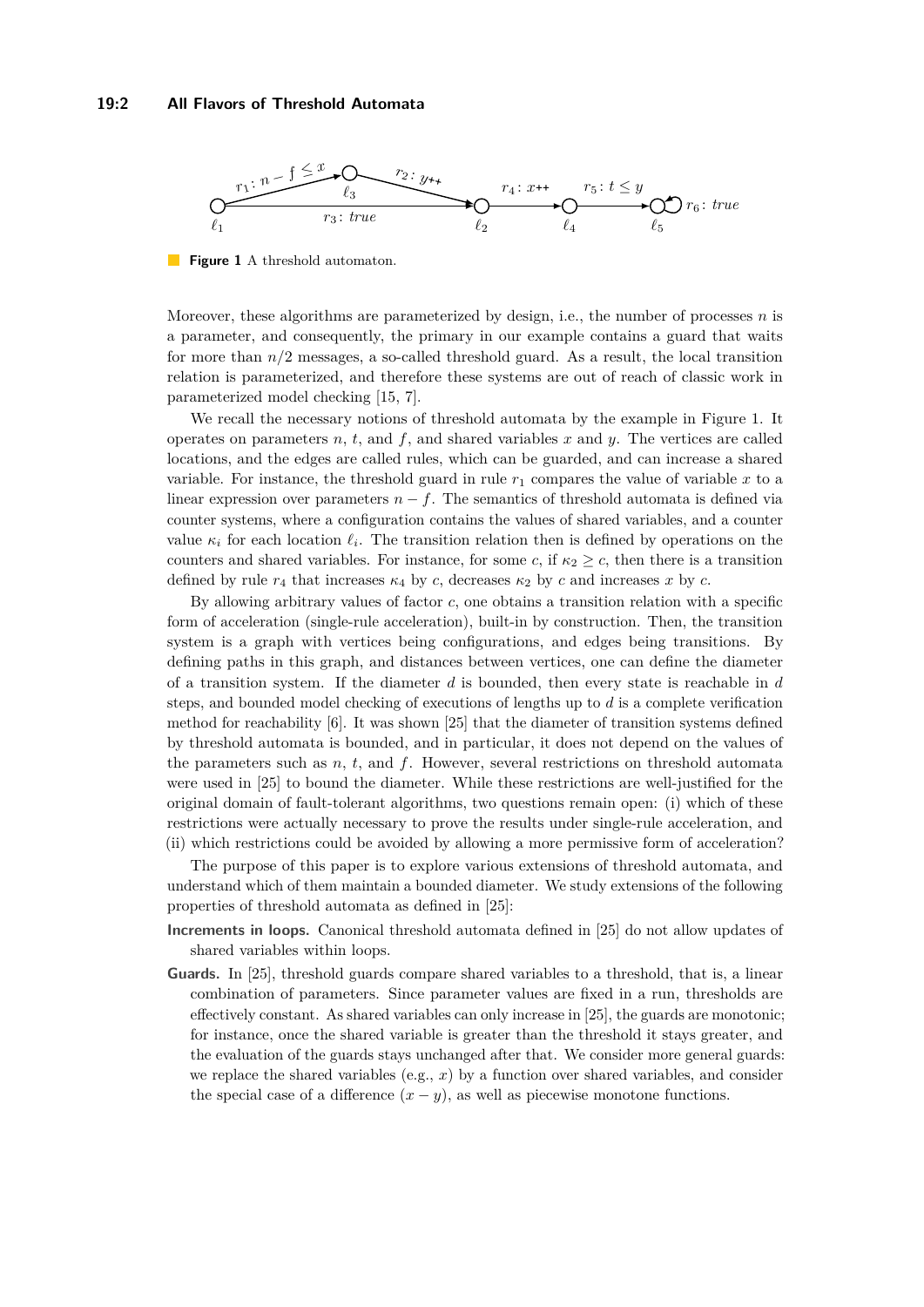| Level            | <b>Reversals</b> | Canonical | <b>Bounded diameter?</b>  | Flattable?           | <b>Decidable</b><br>reachability? | Class name  |
|------------------|------------------|-----------|---------------------------|----------------------|-----------------------------------|-------------|
| $\boldsymbol{x}$ | $\theta$         |           | [25, Thm. 8] $\checkmark$ |                      |                                   | ТA          |
| p.m. $f(x)$      | $\theta$         |           | Cor. 18 $\checkmark$      |                      |                                   | <b>PMTA</b> |
| $\boldsymbol{x}$ | $\leq k$         | ✓         | [27, Thm. 4] $\checkmark$ | ✓                    |                                   | rbTA        |
| $\boldsymbol{x}$ | $\overline{0}$   | х         | Thm. $9 \times$           | Thm. 24 $\checkmark$ |                                   | <b>NCTA</b> |
| $x - y$          | $\theta$         |           | х                         | х                    | Thm. 11 $\times$                  | <b>BDTA</b> |
| $\boldsymbol{x}$ | $\infty$         |           | х                         |                      | Thm. $10\ X$                      | rTA         |

<span id="page-2-0"></span>**Table 1** Summary of results. "p.m. *f*(*x*)" means a piecewise monotone function of *x*.

**Reversibility.** In [\[25\]](#page-16-1), only increments on shared variables are considered because increments are sufficient to model sending a message. As a result, threshold guards were monotone. In this paper, we also consider decrements, which produce schedules that have alternating periods of increasing a variable and decreasing it.

For these extensions, we show that under certain conditions these automata entail bounded diameter results as well. Thus, the diameter result of  $[25]$  can be seen as a special case of the results of this paper.

Finally, we consider threshold automata in the scope of counter automata, a modeling framework for infinite-state systems [\[10,](#page-15-4) [30,](#page-16-10) [4\]](#page-15-5). We consider the concepts of (i) a *flat* counter automaton, whose control graph does not contain nested loops, and (ii) a *flattable* counter automaton, for which a flat counter automaton with the same reachability relation exists. For these automata, there are procedures and tools (FAST) for reachability analysis [\[30,](#page-16-10) [4\]](#page-15-5). We will discuss that the results of  $[25, 21]$  $[25, 21]$  $[25, 21]$  imply that canonical threshold automata (no increments in loops) entail flattable counter automata – which explains why FAST verified some benchmarks in the experiments of [\[25\]](#page-16-1). Moreover, we show that we can get rid of the canonicity restriction and still prove that the resulting counter automaton is flattable. That is, while non-canonical threshold automata do not fall into the fragment that can be verified with the methods from [\[25,](#page-16-1) [21\]](#page-15-6), one can still analyze these automata with more permissive forms of acceleration as implemented in FAST.

An overview of our results is in Table [1,](#page-2-0) where the simpler classes are at the top; these classes are defined in Section [2.3.](#page-5-0) The bounded diameter property implies flattability, as we show in Proposition [21,](#page-12-0) which can be seen in the first three lines. For completeness, in line 3, we mention results on reversal-bounded threshold automata rbTA, which consider the structure of runs rather than threshold automata [\[27\]](#page-16-9). Note that flattability of a counter automaton implies that reachability for this automaton is decidable [\[30\]](#page-16-10).

## **2 System model**

This section generalizes the definitions of [\[25\]](#page-16-1). We use the following sets: integers  $\mathbb Z$  and their extension  $\mathbb{Z}_{\infty} = \mathbb{Z} \cup \{-\infty, +\infty\}$ , non-negative integers  $\mathbb{N}_0$ , reals  $\mathbb{R}$ . We denote a vector of integers by  $\vec{x}$ . When the vector dimension is clear, we write  $\vec{1}_k$  to denote the unit vector that has 1 at position  $k$  and 0 everywhere else, and  $\vec{0}$  is the vector filled with zeroes.

### **2.1 Unrestricted threshold automata**

An *unrestricted threshold automaton* (UTA) is a tuple  $(L, \mathcal{I}, \Gamma, \Pi, \mathcal{R})$  where L is a finite set of *local states* (locations),  $\mathcal{I} \subseteq \mathcal{L}$  is a set of *initial local states*,  $\Gamma$  is a finite set of *shared variables*. Π is a finite set of *parameter variables*, and R is a finite set of *rules*, which are defined below.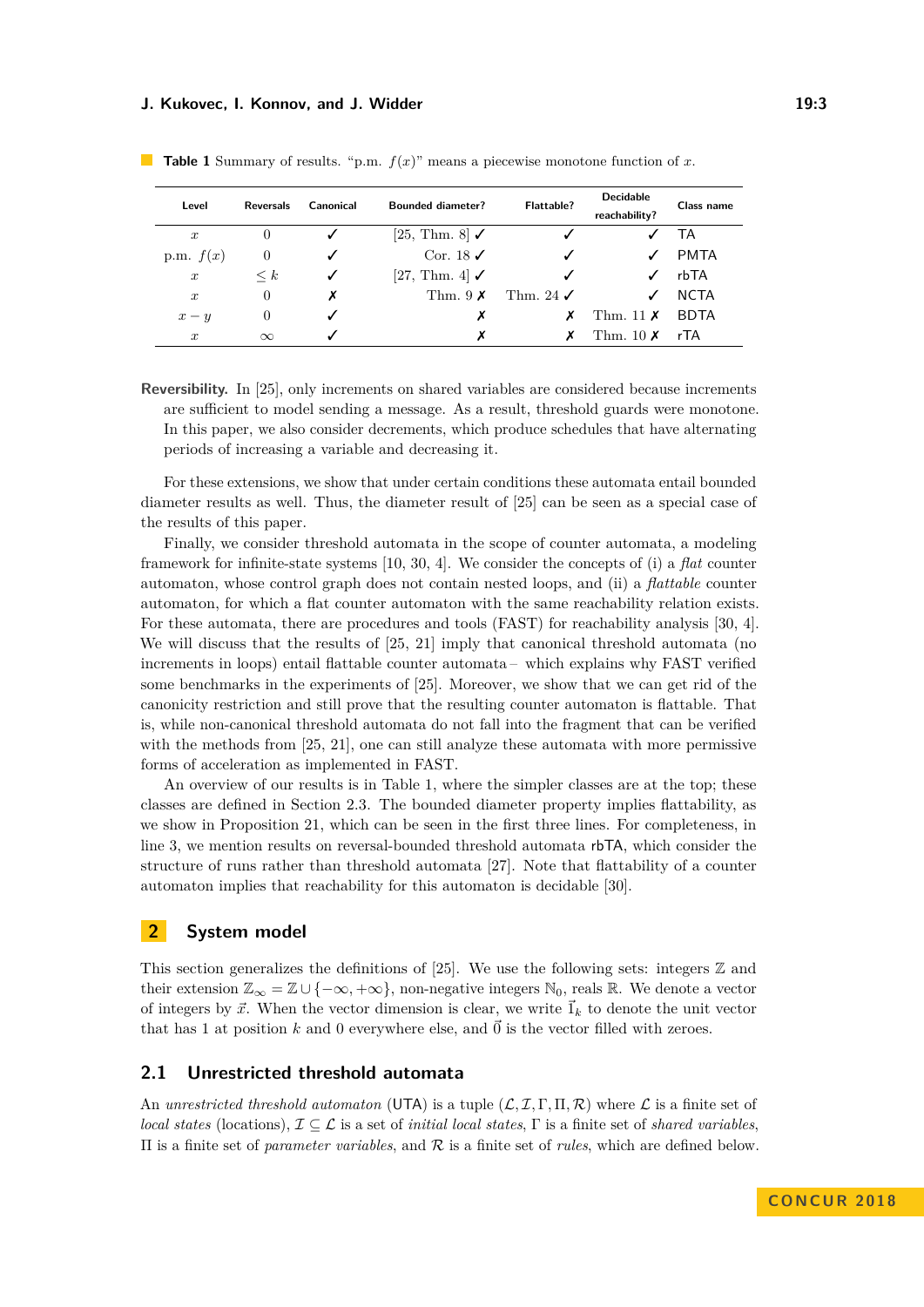#### **19:4 All Flavors of Threshold Automata**

<span id="page-3-0"></span>

**Figure 2** An unrestricted threshold automaton.

**Guards.** A *nonlinear guard* of a UTA is a formula:  $thd(\vec{p}) \bowtie \text{lvl}(\vec{x})$ , where  $\vec{p} = [p_1, \ldots, p_{|\Pi|}]$ ,  $\vec{x} = [x_1, \ldots, x_{|\Gamma|}],$  *lvl*:  $\mathbb{Z}^{|\Gamma|} \to \mathbb{R}$  is the *level function*, *thd*:  $\mathbb{Z}^{|\Pi|} \to \mathbb{R}$  is the *threshold function*, and  $\bowtie$  is one of  $\{\leq, \leq, >, \geq\}$ . When  $\bowtie$  is either  $\leq$  or  $\leq$ , the guard is called a *lower guard*, otherwise it is an *upper guard*. For  $x \in \Gamma$  and  $a_0, a_1, \ldots, a_{|\Pi|} \in \mathbb{Z}$ , a guard of the following form is called *affine*:  $a_0 + \sum_{i=1}^{\vert \Pi \vert} a_i p_i \bowtie x$ . (Affine guards have only one shared variable.)

**Rules.** A *rule* is a tuple (*from, to,*  $\Phi$ *,*  $\vec{u}$ ) where *to, from*  $\in \mathcal{L}$  are two local states,  $\Phi$  is a set of nonlinear guards and  $\vec{u} \in \mathbb{Z}^{|\Gamma|}$  is an update vector.

► **Example 1.** Consider the automaton in Figure [2,](#page-3-0) demonstrating the nonlinear guards and rules that are *not* considered in [\[25\]](#page-16-1).  $\triangleleft$ 

## <span id="page-3-4"></span>**2.2 Semantics of UTA: counter systems**

**Configurations.** For a UTA  $A = (\mathcal{L}, \mathcal{I}, \Gamma, \Pi, \mathcal{R})$ , a triple of vectors  $(\vec{\kappa}, \vec{g}, \vec{p}) \in \mathbb{N}_0^{|\mathcal{L}|} \times \mathbb{Z}^{|\Gamma|} \times$  $\mathbb{N}_0^{|\Pi|}$  is called a *configuration*. The vectors have the following meaning: vector  $\vec{\kappa} \in \mathbb{N}_0^{|\mathcal{L}|}$  stores the values of the location counters, vector  $\vec{g} \in \mathbb{Z}^{|\Gamma|}$  stores the values of the shared variables, and vector  $\mathbb{N}_0^{|\Pi|}$  stores the parameters.

**Transitions.** Given a UTA  $A = (\mathcal{L}, \mathcal{I}, \Gamma, \Pi, \mathcal{R})$ , a *transition* is a pair (*rule, factor*) where *rule*  $\in \mathcal{R}$  and *factor*  $\in \mathbb{N}_0$ . Note that the single-rule acceleration is built into to the definition of a transition, by allowing  $factor > 1$ . We use the notation *t. rule* and *t. factor* to refer to the tuple elements of the same name. Additionally, for any tuple field *e* of *t.rule* we shorten *t.rule.e* to *t.e* for brevity (e.g., *t.rule.from* becomes *t.from*).

Given a configuration  $\sigma$  and a formula  $\varphi$  over the shared variables  $\Gamma$  and parameters  $\Pi$ , we will use the notation  $(\sigma \vec{q}, \sigma \vec{p}) \models \varphi$ , or just  $\sigma \models \varphi$ , to mean that the formula  $\varphi$  holds true when the shared variables and the parameters are substituted with their respective values from  $\sigma \cdot \vec{q}$  and  $\sigma \cdot \vec{p}$ .

We say that a *rule r is unlocked* in a configuration  $\sigma$  if  $(\sigma \cdot \vec{g}, \sigma \cdot \vec{p}) \models \bigwedge_{\varphi \in r \cdot \Phi} \varphi$ . Further, a transition  $t = (r, a)$  is unlocked in a configuration  $\sigma$  if  $r$  remains unlocked after at least  $a - 1$  updates imposed by  $r.\vec{u}$ , that is, for each  $k \in \{0, 1, \ldots, a - 1\}$ , it holds that  $(\sigma \cdot \vec{g} + k \cdot r \cdot \vec{u}, \sigma \cdot \vec{p}) \models \bigwedge_{\varphi \in r \cdot \Phi} \varphi.$ 

<span id="page-3-3"></span>**Definition 2.** A transition  $t = (r, a)$  is *applicable to* a configuration  $\sigma$  if t is unlocked in  $\sigma$ and  $\sigma.\vec{\kappa}[r\text{.from}] \geq a$ . When t is applicable to  $\sigma$ , we call  $\sigma'$  the result of applying t to  $\sigma$ denoted as  $t(\sigma)$  – if the requirements [1](#page-3-1)[–3](#page-3-2) are met:

- <span id="page-3-1"></span>**1.** the location counters are changed by *a*, that is,  $\sigma' \cdot \vec{\kappa} = \sigma \cdot \vec{\kappa} + a \cdot (\vec{1}_{r,to} - \vec{1}_{r,from})$ ,
- **2.** the update vector is added *a* times to the shared variables:  $\sigma' \cdot \vec{g} = \sigma \cdot \vec{g} + a \cdot r \cdot \vec{u}$ ,
- <span id="page-3-2"></span>**3.** the parameters do not change:  $\sigma'.\vec{p} = \sigma.\vec{p}.$

Definition [2](#page-3-3) explicitly allows successive applications of the same rule to be compressed into a single transition. This kind of acceleration was introduced in [\[25\]](#page-16-1), and we call it *single-rule* acceleration.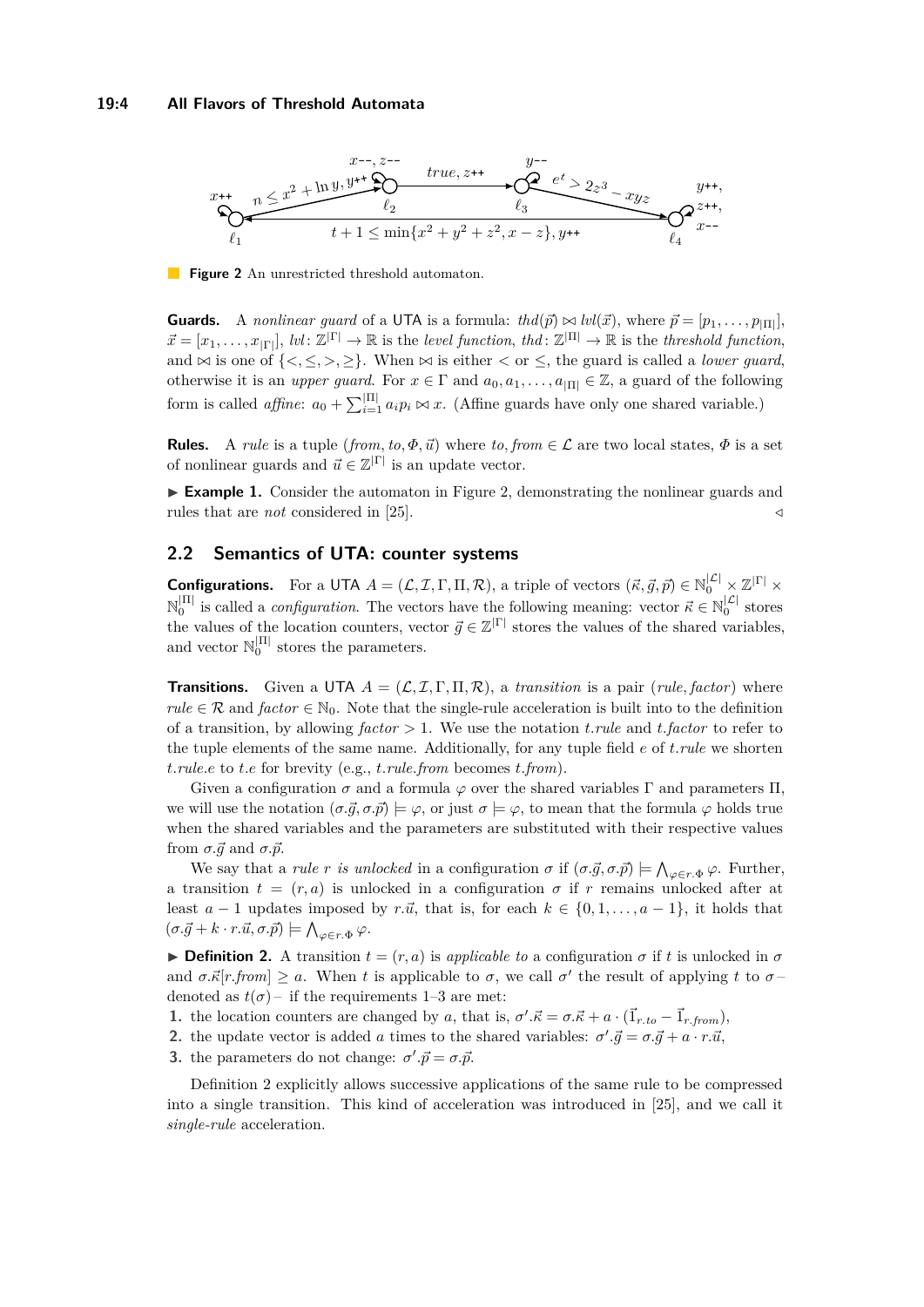<span id="page-4-0"></span>► **Example 3.** Consider the automaton in Figure [1.](#page-1-0) The following table shows a configuration  $\sigma_0$ , and configurations  $\sigma_1$  and  $\sigma_2$  after applying one and two transitions, respectively, to the configuration  $\sigma_0$ :

| configuration | counters $\vec{\kappa}$ | shared variables $\vec{q}$ | parameters $\vec{p}$ |
|---------------|-------------------------|----------------------------|----------------------|
| $\sigma_0$    | (4, 0, 0, 0, 0)         | (0, 0)                     | (4, 1, 1)            |
| $\sigma_1$    | (2, 2, 0, 0, 0)         | (0, 0)                     | (4, 1, 1)            |
| $\sigma_2$    | (2, 1, 0, 1, 0)         | $(\mathbf{1},0)$           | (4, 1, 1)            |

First, the parameters are initialized to  $n = 4$ ,  $t = f = 1$ , and the counter of location  $\ell_1$ equals to *n* (configuration  $\sigma_0$ ). Then, transition  $(r_3, 2)$  is applied to  $\sigma_0$ , resulting in the counter of  $\ell_2$  increasing by 2 and the counter of  $\ell_1$  decreasing by 2 in configuration  $\sigma_1$ . Finally, rule  $r_4$  is executed once, incrementing x to obtain  $\sigma_2$ .

**Number of instances.** As in [\[25\]](#page-16-1), we assume that a threshold automaton is equipped with a function  $N : \mathbb{N}_0^{\vert \Pi \vert} \to \mathbb{N}_0$ . Intuitively, every configuration  $\sigma$  captures a state of  $N(\sigma, \vec{p})$ instances of the threshold automaton. The authors of [\[25\]](#page-16-1) did not restrict function *N*, as they were concerned only with the length of the shortest sequences of transitions connecting any two configurations. In this paper, we assume that the relation  $\{(\vec{p}, N(\vec{p})) : \vec{p} \in \mathbb{N}_0^{\vert \Pi \vert} \}$  can be defined with a formula in Presburger arithmetic. In Example [3,](#page-4-0) we define *N* with the following formula over the parameters *n*, *t*, and *f* as well as the outcome of the function *N*:  $(n > 3t \rightarrow N = n - f \land f \geq 0 \land t \geq 0) \land (n \leq 3t \rightarrow N = 0).$ 

In our example, the number  $N$  is positive only if  $n > 3t$ , and equals to zero otherwise. This allows us to prune "irrelevant" parameter values. (In distributed computing, this is achieved by writing a so-called *resilience condition*.)

**Counter systems.** Having defined the configurations and transitions, we define a counter system of a threshold automaton:

**Definition 4.** Given a UTA  $A = (\mathcal{L}, \mathcal{I}, \Gamma, \Pi, R)$ , we define its *counter system CS(A)* as a transition system  $(\Sigma, I, R)$ , where:

- $\sum$  is the set of all possible *configurations*.
- $I \subseteq \Sigma$  is the set of *initial configurations*; their counter values in the initial locations sum up to  $N(\vec{p})$ . Formally, a configuration  $\sigma_0 \in \Sigma$  belongs to *I* if and only if the following conditions hold:  $\sigma_0 \cdot \vec{k}[\ell] = 0$  for  $\ell \in \mathcal{L} \setminus \mathcal{I}$  and  $N(\sigma_0 \cdot \vec{p}) = \sum_{\ell \in \mathcal{I}} \sigma_0 \cdot \vec{k}[\ell]$ , as well as,  $\sigma_0 \cdot \vec{g} = \vec{0}$ .
- $R \subseteq \Sigma \times \Sigma$  is the *transition relation*. A pair of configurations  $(\sigma, \sigma')$  belongs to R if and only if there is a transition *t* that is applicable to  $\sigma$ , and  $\sigma' = t(\sigma)$ .

A *schedule* is a finite sequence of transitions. A schedule  $\tau = t_1, \ldots, t_m$  is *applicable* to a configuration  $\sigma_0$  if there exists a sequence of configurations  $\sigma_1, \ldots, \sigma_m$  where  $\sigma_i = t_i(\sigma_{i-1})$ for all  $0 < i \leq m$ . We define  $\tau(\sigma_0)$  to be  $\sigma_m$ . We denote the concatenation of schedules  $\tau$ and  $\tau'$  by  $\tau \cdot \tau'$  and the length of a schedule  $\tau = t_1, \ldots, t_m$  as  $|\tau| = m$ . By  $\epsilon$ , we refer to the empty schedule, which has length 0 and satisfies  $\epsilon(\sigma) = \sigma$  for all  $\sigma$  in  $\Sigma$ .

For a schedule  $\tau = t_1, \ldots, t_n$  and two indices  $i, j \in \mathbb{Z}$ , we define the subschedule  $\tau_{[i,j]}$  as follows  $(\tau_{[i,j)}, \tau_{(i,j)}$ , and  $\tau_{(i,j)}$  are obtained by choosing the intervals accordingly):

$$
\tau_{[i,j]} = \begin{cases} t_{\max(1,i)}, \dots, t_{\min(n,j)}, \text{ when } i \leq j, \\ \epsilon, \text{ when } i > j \end{cases}
$$

We say that a configuration  $\sigma'$  is *reachable* from a configuration  $\sigma$ , if there is a schedule  $\tau$ with the following properties: (1)  $\tau$  is applicable to  $\sigma$ , and (2)  $\tau(\sigma) = \sigma'$ .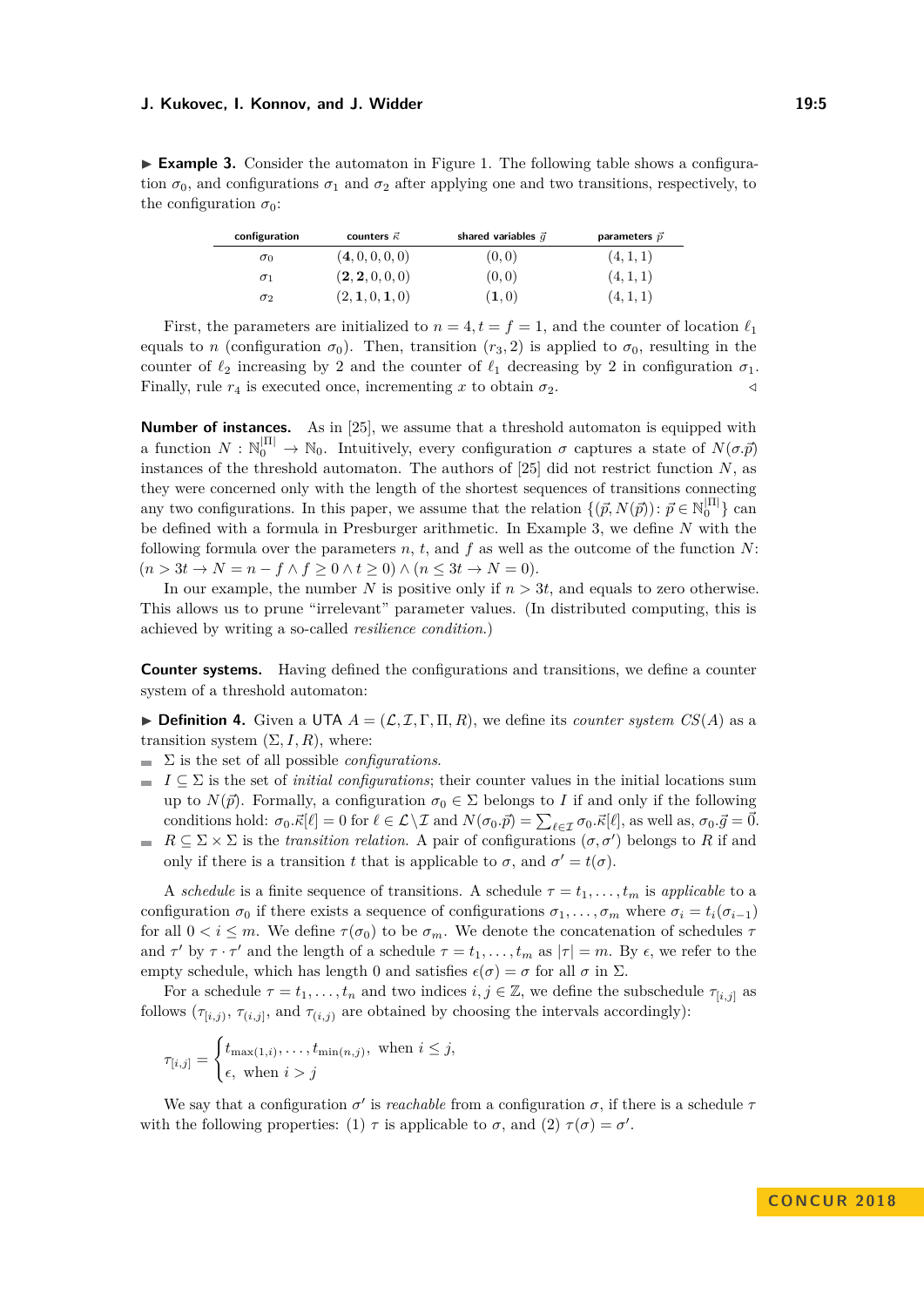**Bounded diameters.** The central result of [\[25\]](#page-16-1) is that for counter systems of threshold automata one can check, whether one configuration is reachable from another. It is sufficient to inspect the schedules of length within a precomputed bound on the diameter:

 $\triangleright$  **Definition 5.** Given a UTA *A* and its counter system  $CS(A) = (\Sigma, I, R)$ , a number *d* ∈  $\mathbb{N}_0 \cup \{\infty\}$  is the *diameter* of *CS*(*A*) if *d* is the smallest number with the following property:

For every pair of configurations  $\sigma, \sigma' \in \Sigma$ , if  $\sigma'$  is reachable from  $\sigma$ , then there is a schedule  $\tau$  such that: (a)  $\tau$  is applicable to  $\sigma$ , (b)  $\tau'(\sigma) = \sigma'$ , and (c)  $|\tau'| \leq d$ .

One of our contributions is in finding fragments of unrestricted threshold automata whose counter systems have a bounded diameter. In Section [4,](#page-8-0) we give examples of UTA whose counter systems have unbounded diameters. Moreover, we show that there are classes of UTA, for which the following problem – which generalizes the problem from  $[21]$  – is undecidable:

**Parameterized reachability.** Given a UTA  $A = (\mathcal{L}, \mathcal{I}, \Gamma, \Pi, R)$ , a *state property* B is a Boolean combination of formulas that have the form  $\vec{\kappa}[\ell] = 0$ , for some  $\ell \in \mathcal{L}$ . The *parameterized reachability* problem is to decide whether there are parameter values  $\vec{p} \in \mathbb{N}_0^{|\Pi|}$ , an initial configuration  $\sigma_0 \in I$ , with  $\sigma_0 \cdot \vec{p} = \vec{p}$ , and a schedule  $\tau$ , such that  $\tau$  is applicable to  $\sigma_0$ , and property *B* holds in the final state:  $\tau(\sigma_0) \models B$ .

## <span id="page-5-0"></span>**2.3 Fragments of unrestricted threshold automata**

In order to prove the bounded diameter property, we consider various restrictions on the guards, updates, the transition relation, and other aspects of UTA. The first restriction prohibits modifications of shared variables in loops [\[25\]](#page-16-1):

**If Definition 6.** A rule *r* lies on a cycle, if there is a sequence of rules  $r_0, \ldots, r_k$ , where *r* = *r*<sub>0</sub> and *r*<sub>*i*</sub>.*to* = *r*<sub>*j*</sub>.*from* for  $0 \le i \le k$  and  $j = i + 1 \mod (k + 1)$ . A UTA is *canonical* if  $r.\vec{u} = \vec{0}$  for every rule  $r \in \mathcal{R}$  that lies on a cycle.

**Canonical Threshold Automata (TA).** This class contains UTAs with the following properties: (1) they are canonical, (2) all guards are affine, and (3) the update vectors in all rules are non-negative. This is the class of automata considered in [\[25,](#page-16-1) [24\]](#page-16-2), which is known to have a bounded diameter:

I **Theorem 7** ([\[25\]](#page-16-1))**.** *For every* TA *A, there exists a constant* C*, such that the diameter of the associated counter system is less than or equal to*  $d(CS(A)) = (C+1) \cdot |R| + C$  *(independently of the parameters).*

**Piecewise Monotone Threshold Automata (PMTA).** This class contains UTAs with the following properties:  $(1)$  they are canonical,  $(2)$  all level functions in the guards are piecewise monotone<sup>[1](#page-5-1)</sup>, and (3) the update vectors in all rules are non-negative.

**Bounded Difference Threshold Automata (BDTA).** This class contains UTAs with the following properties: (1) they are canonical, (2) all level functions in the guards are of the form  $x_i$  or  $x_i - x_j$  for some  $x_i, x_j \in \Gamma$ , and (3) the update vectors in all rules are non-negative.

<span id="page-5-1"></span> $1$  The domain of a piecewise monotone function can be decomposed into finitely many intervals where the function is monotone.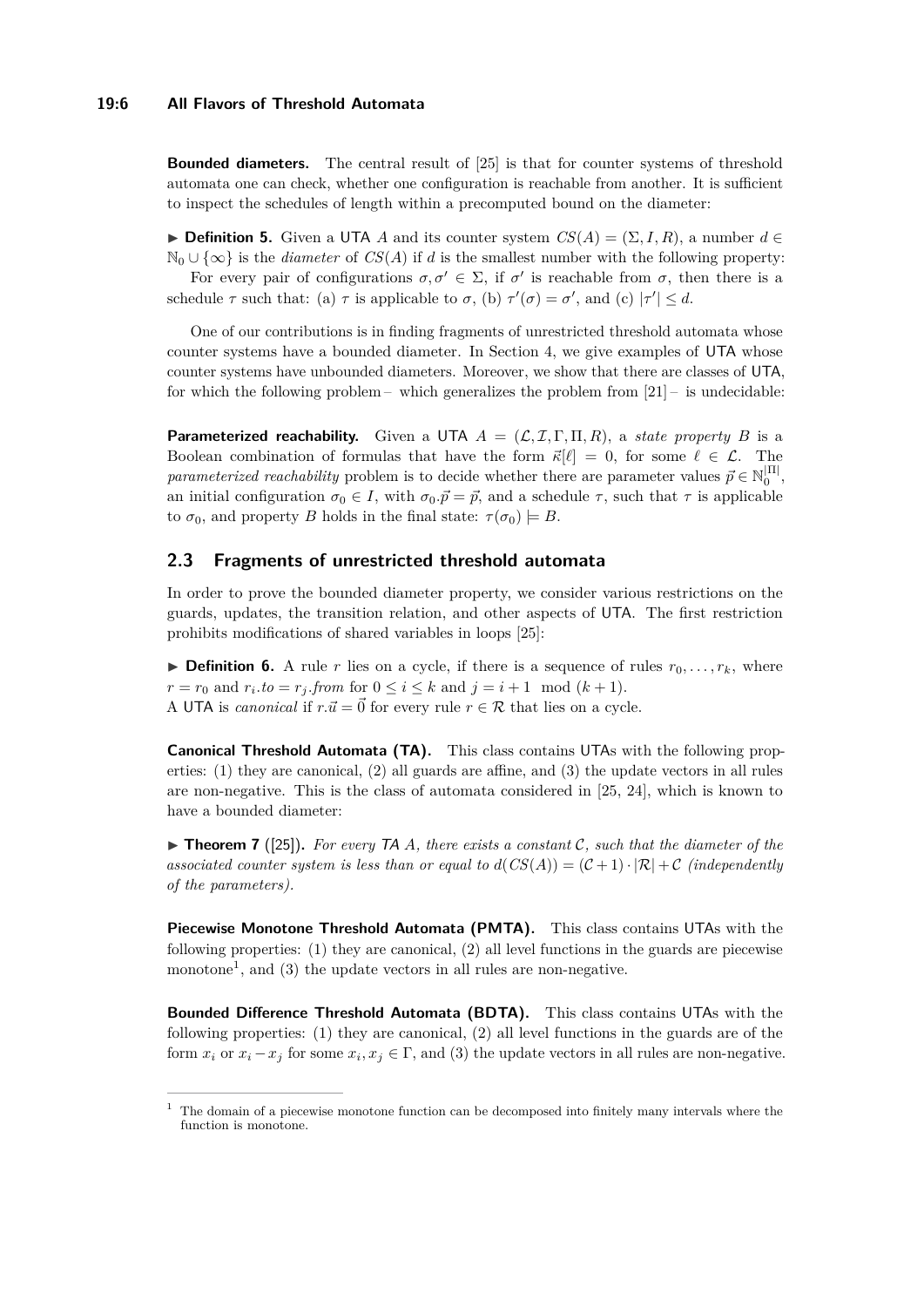<span id="page-6-1"></span>

**Figure 3** A simple NCTA. **Figure 4** A BDTA with unbounded diameter.

**Non-canonical generalizations of TA, PMTA, and BDTA.** For the mentioned classes, we omit the requirement of the automaton being canonical, and denote these classes as: NCTA, NCPMTA, and NCBDTA.

**Reversible of TA, PMTA, and BDTA.** For the mentioned classes, we allow shared variables to be both increased and decreased, and denote these classes as: rTA, rPMTA, and rBDTA.

**Reversal-bounded extensions of TA, PMTA, and BDTA.** To introduce reversal-bounded automata, we need the following definition.

**Definition 8.** A schedule  $t_1 \cdot \tau \cdot t_2$  is an *x*-reversal if: (a) one of the transitions  $t_1$  or  $t_2$ increases *x* and the other decreases *x*, that is,  $t_1 \cdot \vec{u}[x] \cdot t_2 \cdot \vec{u}[x] < 0$ , and (b) every transition *t* in  $\tau$  does not update *x*, that is,  $t.\vec{u}[x] = 0$ . If for every shared variable *x*, the number of *x*-reversals in a schedule is at most *N*, the schedule is called *N-reversible*.

Similar to reversal-bounded counter machines [\[20\]](#page-15-7), we define the classes rbTA, rbPMTA, and rbBDTA by restricting the counter systems of the respective reversible automata to *N*-reversible schedules (where *N* is fixed).

## **3 Negative results: unbounded diameters and undecidability**

We give examples of NCTA and BDTA whose counter systems have unbounded diameters. Then, we show that reachability is undecidable for counter systems of BDTA and rTA.

## **3.1 Unbounded diameters of non-canonical threshold automata**

When we permit shared variables to be updated within loops, the diameter of the counter system becomes unbounded:

<span id="page-6-0"></span>I **Theorem 9.** *There is an* NCTA *whose counter system has unbounded diameter.*

**Proof.** Figure [3](#page-6-1) shows such an NCTA, where *x* is the only shared variable, and *n* the only parameter. To prove the theorem, take the configuration  $\sigma$  with  $\sigma.\vec{\kappa} = (1,0), \sigma.\vec{g} = (0),$ and  $\sigma \cdot \vec{p} = (n)$  for  $n > 0$ . We show that the following configuration  $\sigma'$  can be reached from  $\sigma$ in no less than  $n + 1$  transitions:  $\sigma' \cdot \vec{\kappa} = (0, 1), \sigma' \cdot \vec{g} = (n)$ , and  $\sigma' \cdot \vec{p} = (n)$ . In  $\sigma$ , rule  $r_2$  is locked, and rule  $r_1$  is not, so  $r_1$  must be used at least  $n$  times to unlock  $r_2$ . Since the sum of the values of location counters initially is 1 and is invariant, we can only use transitions with a factor of at most 1. Thus, to reach  $\sigma'$  from  $\sigma$ , we have to execute *n* copies of the transition  $(r_1, 1)$  and then the transition  $(r_2, 1)$ . Hence, the diameter must be at least  $n + 1$ , and thus grows with the unbounded parameter  $n$ .

The automaton in Figure [3](#page-6-1) encodes the simple loop "while  $(n \le x)$  x++;" One can argue that this automaton can be accelerated by compressing self-loops into one transition; which requires another form of acceleration. Figure [5](#page-7-2) shows an example that cannot be easily fixed by this. This example can be treated with more general acceleration techniques, as demonstrated in Section [6.](#page-12-1)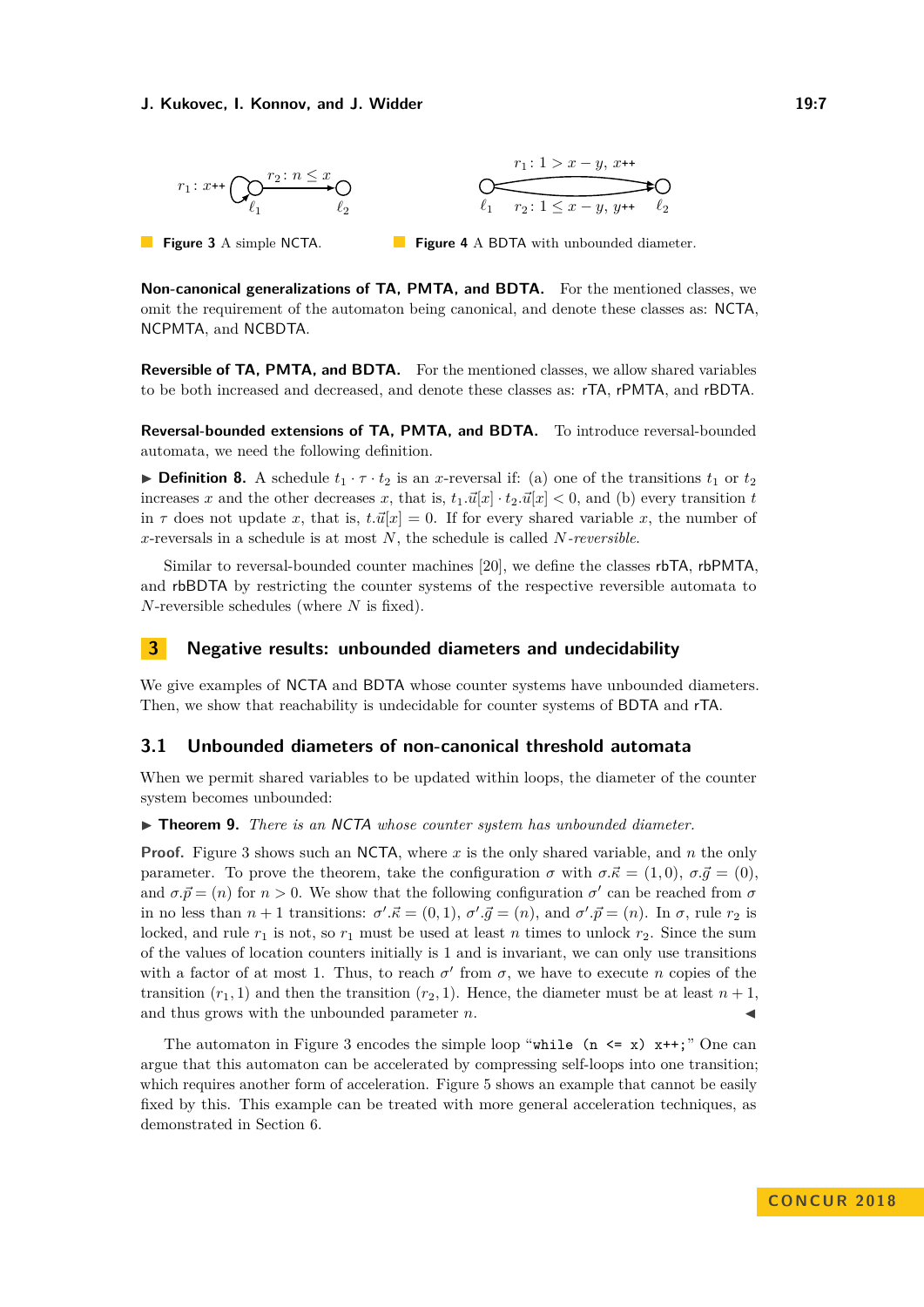#### <span id="page-7-2"></span>**19:8 All Flavors of Threshold Automata**



**Figure 5** A non-canonical automaton with unbounded diameter.

#### **3.2 Undecidability for reversible and bounded-difference automata**

We show even stronger results for  $\mathsf{rTA}$  and BDTA: reachability is undecidable and thus counter systems of such automata cannot be analyzed with any form of acceleration.

<span id="page-7-1"></span>▶ **Theorem 10.** *Parameterized reachability for counter systems of loop-free rTA is undecidable.* 

**Proof.** We use rTA to encode two-counter machines 2CM, for which the halting problem is undecidable [\[32\]](#page-16-11). A command of a 2CM is a triple (from, cmd, to) where from and to are labels from the set  $\{1, \ldots, m\}$  for some *m*, and cmd is one of the operations: inc *x*, dec *x*, inc *y*, dec *y*, zero? *x*, zero? *y*. The label *m* designates the halting command. For the two counters we use two shared variables *x* and *y*. For each label *i* we also add a shared variable  $at_i$ , that we use as a Boolean flag to indicate whether the 2CM currently is at label  $i$ . There is also a shared variable *init*, which is used for initialization.

It remains to encode the control structure of a 2CM (which may contain loops) in a threshold automaton without loops. Our **rTA** has three locations  $\ell_0, \ell_1, \ell_2$ , where  $\ell_0$  is the initial one. First, we introduce a special initialization rule from  $\ell_0$  to  $\ell_1$  that is guarded with *init*  $\lt$  1 and increments *init*. Second, for each command we introduce a rule from  $\ell_0$ to  $\ell_1$ . For command  $(i, cmd, j)$ , the rule is guarded with  $at_i > 0 \land init \geq 1 \land init < 2$ , and e.g.,  $0 \geq x \wedge 0 \leq x$ , if the test for zero is needed. The update of the rule contains  $at_i$ -- and  $at<sub>j</sub>$ ++ (goto label *j* from label *i*), and the required increment/decrement of a counter as e.g., *x*++ or *y*--. Third, the last rule detects that the 2CM halted: it goes from  $\ell_0$  to  $\ell_2$  and is guarded with  $at_m \geq 1$ .

The number of instances is  $N(n) = n + 2$  for the only parameter *n*. Thus, *n* steps of the 2CM are modeled by  $n+1$  transitions of the constructed counter system; the  $(n+2)$ <sup>th</sup> transition may move at least one automaton to the location  $\ell_2$ . Hence, the counter system simulates arbitrarily many steps of the 2CM. We ask the parameterized reachability question of whether the counter system reaches a configuration  $\sigma$  with  $\sigma \cdot \vec{k}[\ell_2] \neq 0$  (for some value of *n*). A positive answer is given *if and only if* the 2CM halts; undecidability follows.

Now we consider BDTA. Figure [4](#page-6-1) shows an example of a BDTA whose counter system has unbounded diameter: Every schedule allowed by this threshold automaton is an alternating sequence of the transitions  $(r_1, 1)$  and  $(r_2, 1)$ . Thus to increase the counter  $\kappa_2$  to *n*, we require a schedule of length *n*, which is an unbounded parameter. This shows that sinlge-rule acceleration does not help us to analyze BDTA. In fact, no form of acceleration helps:

<span id="page-7-0"></span>▶ **Theorem 11.** Parameterized reachability for counter systems of loop-free BDTA is unde*cidable.*

The proof goes along the same lines as the proof of Theorem [10.](#page-7-1) The only complication is to encode a decrement of a shared variable by using increments and bounded differences. To this end, for each variable  $x$ , we introduce two shared variables  $x_1$  and  $x_2$ . The difference  $x_1 - x_2$  simulates a counter *x*. Whenever *x* has to be decremented, we increment  $x_2$ , and when *x* has to be incremented, we increment  $x_1$ . A test  $x = 0$  is simulated as a conjunction 0 ≥  $x_1 - x_2$  ∧ 0 ≤  $x_1 - x_2$ .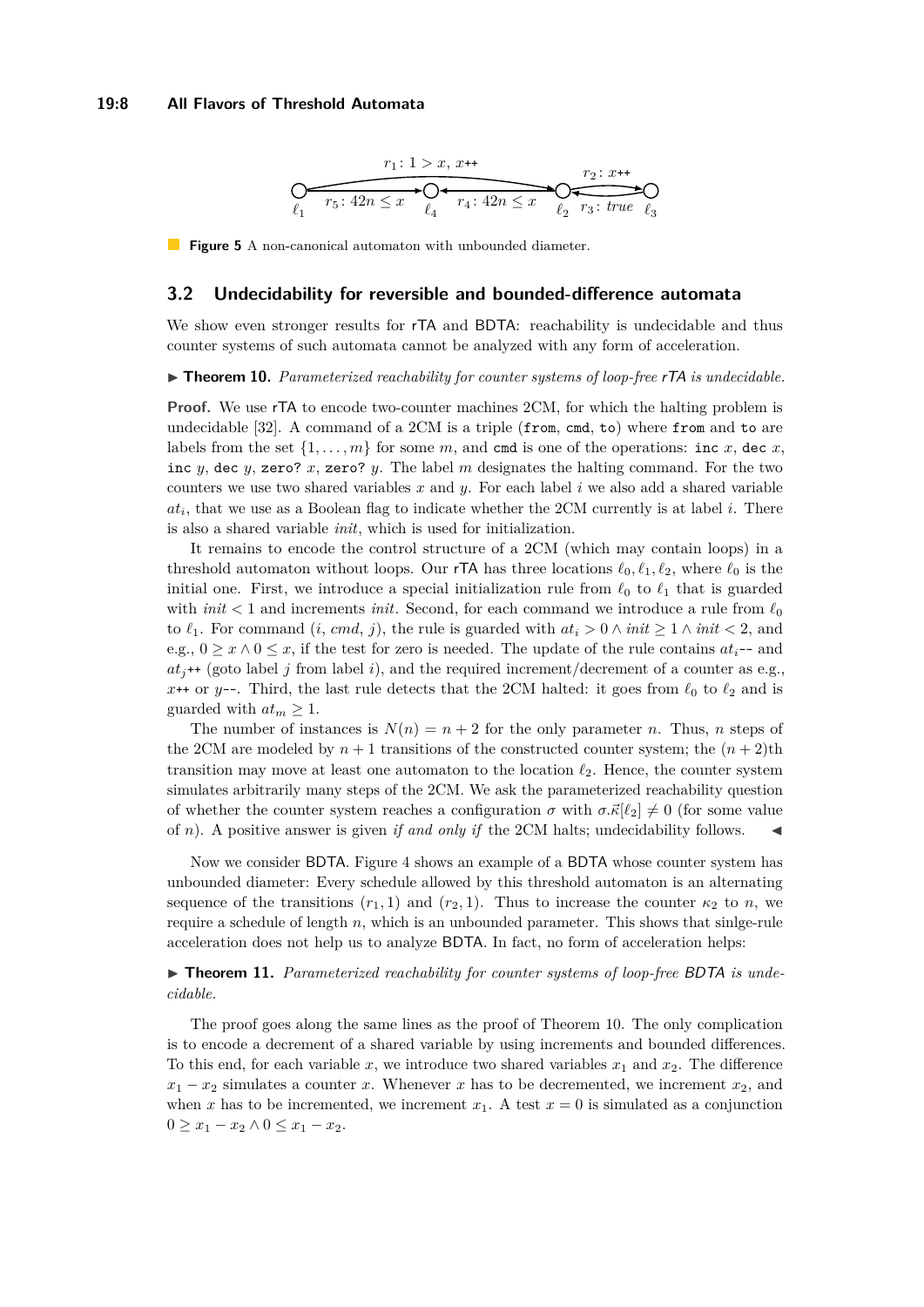## <span id="page-8-0"></span>**4 Positive results: bounding the diameter**

We extend the framework and the proofs of [\[25\]](#page-16-1) to prove the bounded diameter property for certain fragments of UTAs. A key observation in [\[25\]](#page-16-1) is that if shared variables are only increased, then the evaluation of every (affine) threshold guard changes at most once in a schedule. This argument obviously applies even if increments occur in loops:

<span id="page-8-1"></span>**Proposition 12** (Monotonicity of affine guards). For an NCTA configuration  $\sigma$ , if a transi*tion*  $t$  *is applicable to*  $\sigma$ *, then the following holds:* 

- **1.** *For a lower affine guard*  $\varphi$ *:*
- *(a)* If  $\sigma \models \varphi$ , then  $t(\sigma) \models \varphi$ , and *(b)* if  $t(\sigma) \not\models \varphi$ , then  $\sigma \not\models \varphi$ .

**2.** *For an upper affine quard*  $\varphi$ *:* 

*(c)* If  $\sigma \not\models \varphi$  *then*  $t(\sigma) \not\models \varphi$ *, and (d)* if  $t(\sigma) \models \varphi$ *, then*  $\sigma \models \varphi$ *.* 

## **4.1 A sufficient condition for diameter boundedness**

Proposition [12](#page-8-1) does not apply to unrestricted threshold automata for two reasons: First, NCTA only allow shared variables to be incremented, whereas UTA allow both increments and decrements. Obviously, an affine threshold guard such as  $n \leq x$  can change its evaluation arbitrary many times, if increments and decrements of *x* are alternated (as parameter *n* is constant in a schedule). Second, even if we restrict updates of shared variables to non-negative vectors, guards such as  $0 \leq x - y$  can change their evaluations arbitrarily often in a single schedule (cf. Theorem [11\)](#page-7-0).

Proposition [12](#page-8-1) implies that for every (affine) guard *ϕ*, when a schedule *τ* is applied to a configuration  $\sigma$ , schedule  $\tau$  can be split into two intervals:  $\tau_{[1,k)}$  and  $\tau_{[k,[\tau]]}$  with the following property:  $\tau_{[1,i)}(\sigma) \models \varphi$  iff  $\sigma \models \varphi$  for  $1 \leq i \leq k$ , and  $\tau_{[1,j]}(\sigma) \not\models \varphi$  iff  $\tau(\sigma) \not\models \varphi$  for  $k \leq j \leq |\tau|$ . In other words, the evaluation of  $\varphi$  may only change in the transition from  $\tau_{[1,k-1]}(\sigma)$  to  $\tau_{1,k}(\sigma)$ . We extend this idea to non-linear guards by requiring the guards to preserve their evaluations in a bounded number of intervals. In face of Theorem [11,](#page-7-0) we thus impose two restrictions on UTA: (1) we allow only non-negative updates of shared variables, and (2) we allow level functions to change evaluation of the guards a bounded number of times.

Consider a guard  $\varphi$ , a configuration  $\sigma$ , and a schedule  $\tau$  applicable to  $\sigma$ . We say that  $\tau$ is *steady* with respect to  $(\varphi, \sigma)$ , if it has the following property:  $\tau_{[1,i]}(\sigma) \models \varphi$  if and only if  $\sigma \models \varphi$  for  $1 \leq i \leq |\tau|$ .

I **Definition 13** (Bounded steadiness)**.** We say that a guard *ϕ* of a UTA *A* is *bounded-steady* w.r.t *A*, if there exists a number  $N \geq 0$ , called the *flip bound* of  $\varphi$ , with the following property:

For every configuration  $\sigma$  of the counter system of *A* and every schedule  $\tau = t_1, \ldots, t_n$ applicable to  $\sigma$ , there is a sequence of indices  $0 = i_0 \leq i_1 \leq \cdots \leq i_N \leq i_{N+1} = n+1$  such that  $\tau_{(i_j, i_{j+1})}$  is steady with respect to  $\varphi$  and  $\tau_{[1,i_j]}(\sigma)$  for  $0 \leq j \leq N$ .

Bounded-steadiness is central in proving the bounded diameter property:

<span id="page-8-2"></span>I **Theorem 14** (Bounded diameter criterion)**.** *Every canonical* UTA *A with non-negative updates of shared variables satisfies the following:*

*If every guard is bounded-steady w.r.t. A, then the diameter of the counter system CS*(*A*) *is bounded by a constant.*

In the context of TA, constructions are introduced in [\[25\]](#page-16-1) to remove cycles and reorder transitions (to apply acceleration), in order to shorten subschedules in which evaluations of guards do not change, i.e., steady subschedules. The results of [\[25\]](#page-16-1) can be summarized in the following lemma.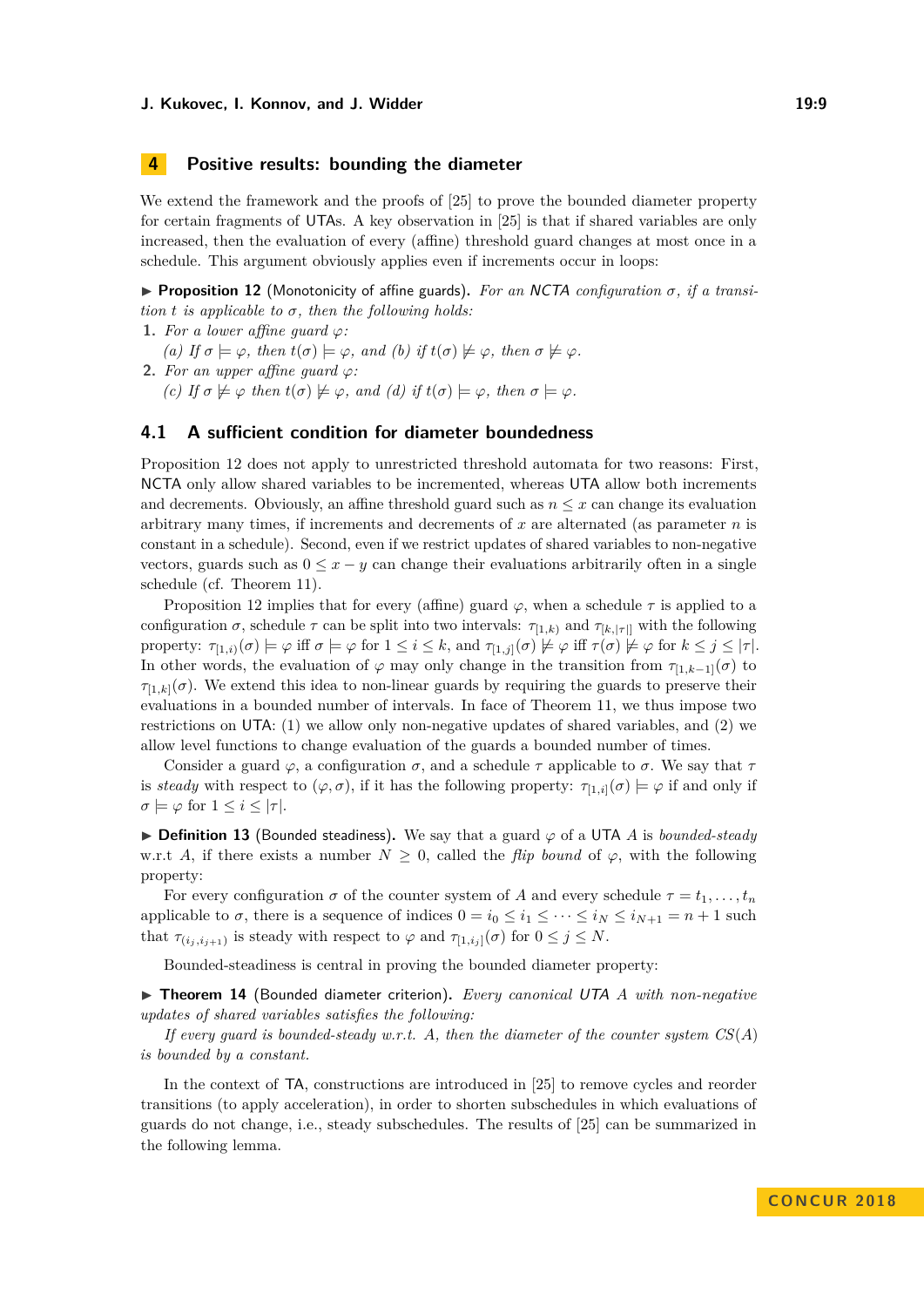#### **19:10 All Flavors of Threshold Automata**

<span id="page-9-0"></span>I **Lemma 15.** *There exists an total order of rules* ≺ *such that for every schedule τ , there exists a unique schedule,* short $(\tau)$ *, with the following properties:* 

- **1.** *If transition*  $(r, a)$  *appears in* short $(\tau)$ *, then*  $\tau$  *contains a transition*  $(r, a')$  *for some*  $a'$ *.*
- **2.** *If transition*  $(r, a)$  *appears before*  $(r', a')$  *in* short $(\tau)$ *, then*  $r \prec r'$ *.*
- **3.** *If for a configuration*  $\sigma$ *, an applicable schedule*  $\tau$  *is steady with respect to all guards and*  $\sigma$ *, then* short( $\tau$ ) *is applicable to*  $\sigma$  *and*  $\tau(\sigma) =$  short( $\tau$ )( $\sigma$ )*.*

One can prove the above lemma independently of the shape of the guards. For the proof one only uses that in a steady schedule the evaluation of guards does not change. As a result, one can directly apply the proofs from [\[25\]](#page-16-1) to generalize Lemma [15](#page-9-0) to UTA. This allows us to replace a steady schedule  $\tau$  by short $(\tau)$ , which reaches the same state and whose length is bounded by Lemma [15\(](#page-9-0)2), because threshold automata have a fixed number of rules and ≺ is a total order. What remains to be proven for Theorem [14](#page-8-2) is that every schedule of a threshold automaton with bounded-steady guards can be decomposed into a bounded number of steady subschedules.

**Proof of Theorem [14.](#page-8-2)** Let  $\varphi_1, \ldots, \varphi_m$  be the bounded-steady guards. Let  $\sigma$  be a configuration and  $\tau = t_1, \ldots, t_n$  a schedule applicable to it. Since each  $\varphi_i$  is bounded-steady it has a flip bound  $N_j$ , for which there exist  $i_1^j, \ldots, i_{N_j}^j$  with the property that  $\tau_{(i_k^j, i_{k+1}^j)}$  is steady with respect to  $\varphi_j$  and  $\tau_{[1,i^j_k]}(\sigma)$  for  $0 \le k \le N_j$ . We denote by  $S^i_j$  the set of critical indices  $\{i_1^j, \ldots, i_{N_j}^j\}.$ 

We denote by *S* the set  $\bigcup_{j=1}^{m} S_j$ , and by  $i_1, \ldots, i_l$  its elements. Additionally, denote  $i_0 = 0$  and  $i_{l+1} = n + 1$ . The set *S* partitions  $\tau$  into finer subschedules than each  $S_j$ , that is, for every  $0 \leq k \leq l$  and for every  $1 \leq j \leq m$  there is an index  $i_p^j \in S_j$  such that the schedule  $\tau_{(i_k, i_{k+1})}$  is a subschedule of the steady schedule  $\tau_{(i^j_p, i^j_{p+1})}$ . Because a subschedule of a steady schedule is also steady by definition (w.r.t. its initial configuration and the same guard), we can conclude that the schedules  $\tau_{(i_k,i_{k+1})}$  are steady with respect to all guards  $\varphi_j$  and  $\tau_{[1,i_k]}(\sigma)$ .

We can therefore apply Lemma [15](#page-9-0) to each  $\tau_{(i_k,i_{k+1})}$  and replace it with a shortened schedule. By property (2) of Lemma [15](#page-9-0) and because  $\prec$  is a total order, the length of the shortened schedules is at most  $|\mathcal{R}|$ . After replacing every  $\tau_{(i_k,i_{k+1})}$  with short $(\tau_{(i_k,i_{k+1})})$ , we obtain a schedule  $\tau'$ , which is applicable to  $\sigma$ , has the property that  $\tau'(\sigma) = \tau(\sigma)$  and  $|\tau'| \leq (|S|+1) \cdot |\mathcal{R}| + |S|$ . By the definition of *S*, it holds that  $|S| \leq \sum_{j=1}^{m} |S_j| \leq \sum_{j=1}^{m} N_j$ .

## **4.2 Two fragments with bounded-steady guards**

Theorem [14](#page-8-2) gives us a sufficient condition for a function to be used in a guard so that the resulting counter system has a bounded diameter. The condition applies to threshold automata with non-negative updates to shared variables. Thus, we can characterize boundedsteady guards by the shape of their level functions.

<span id="page-9-1"></span>I **Proposition 16.** *Every canonical* UTA *A with non-negative updates of shared variables has the following property: If a threshold guard*  $\varphi$  *has the shape thd*( $\vec{p}$ )  $\propto$   $F(y)$  *for a shared variable*  $y \in \Gamma$ *, a comparison*  $\bowtie \in \{<,\leq,>,\geq\}$ *, and a piecewise-monotone function*  $F: \mathbb{Z} \to \mathbb{R}$ *, then the quard*  $\varphi$  *is bounded-steady w.r.t. A.* 

► **Example 17.** Consider piecewise-monotone functions  $f_1(x)$ ,  $f_2(x)$  and reals  $a_n, \ldots, a_0, b \in \mathbb{R}$ with  $b > 0$ . Then,  $a_n \cdot x^n + \cdots + a_1 \cdot x + a_0$ ,  $b^x$ ,  $\ln x$ , and  $\min\{f_1(x), f_2(x)\}$  are piecewisemonotone functions of  $x \in \mathbb{Z}$ . Each of them can be used as  $F(x)$  in Proposition [16,](#page-9-1) and thus they produce bounded-steady guards. */*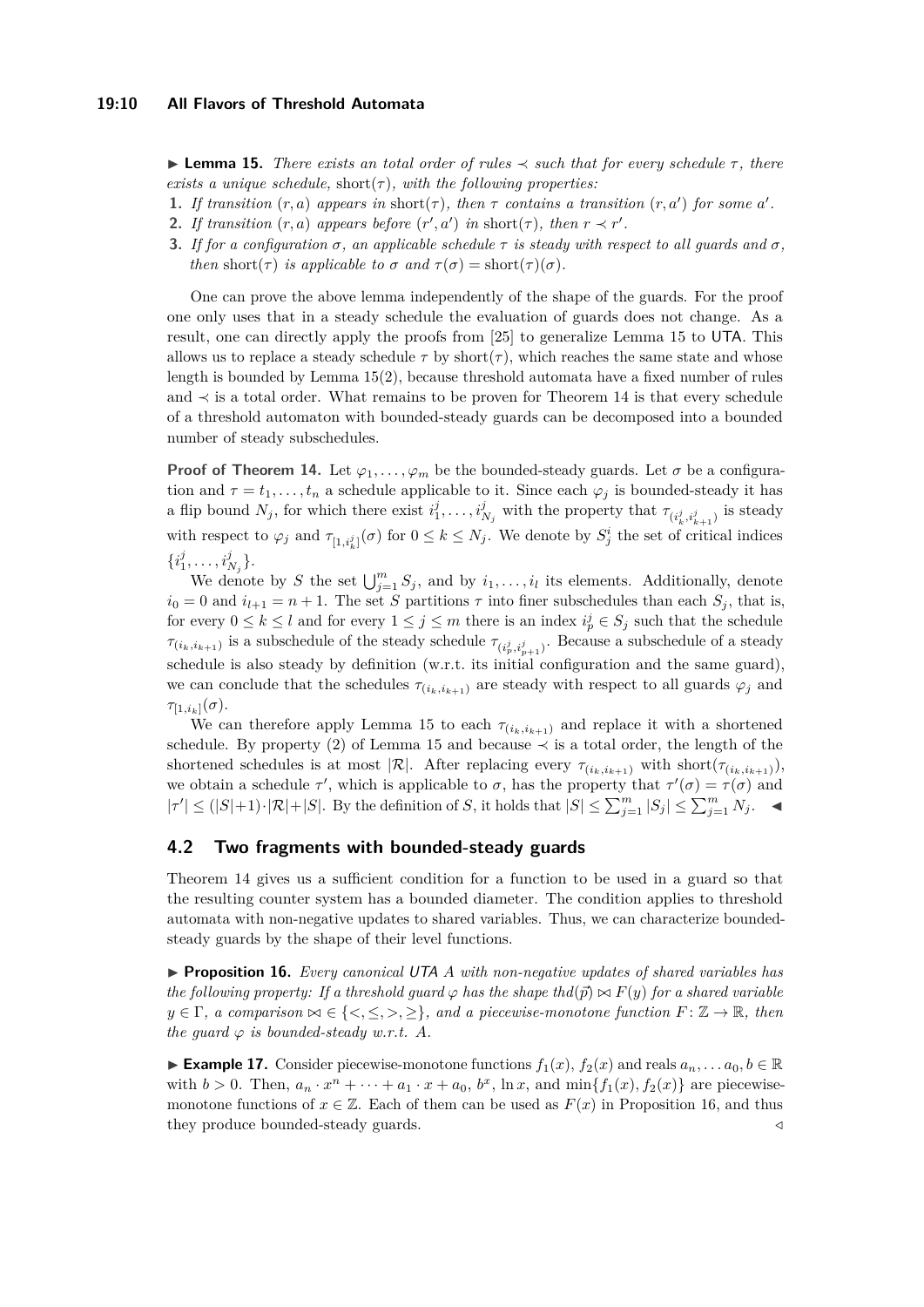As a corollary of Proposition [16](#page-9-1) and Theorem [14,](#page-8-2) the threshold automata with piecewisemonotone functions in the guards have the bounded diameter property:

<span id="page-10-0"></span>▶ **Corollary 18.** For every PMTA, the diameter of its counter system is bounded.

Note that the affine threshold guards of [\[25\]](#page-16-1) have the shape required in Proposition [16,](#page-9-1) and thus are just a special case.

We generalize Proposition [16](#page-9-1) to guards over multiple shared variables. Recall that an *m*dimensional integer box is a product of *m* intervals, that is,  $B = \mathbb{Z}^m \cap [a_1, b_1] \times \cdots \times [a_m, b_m]$ for some boundaries  $a_1, b_1, \ldots, a_m, b_m \in \mathbb{Z}_{\infty}$ .

▶ **Proposition 19.** *Consider a UTA with non-negative updates of shared variables. A nonlinear guard thd*( $\vec{p}$ )  $\bowtie$  *lvl*( $\vec{x}$ )*, for*  $\bowtie \in \{<,\leq,>,\geq\}$ *, is bounded-steady, if:* 

For every level  $C \in \mathbb{R}$ , the function domain  $\mathbb{Z}^{|\Gamma|}$  of the level function can be partitioned *into a finite set of disjoint*  $|\Gamma|$ *-dimensional boxes*  $B_1, \ldots, B_k$  *that satisfy*  $\{\vec{x} \in B_i \mid C \bowtie$ *lvl*( $\vec{x}$ )} *is equal to either*  $B_i$  *or*  $\emptyset$  *for*  $1 \leq i \leq k$ *.* 

As a result, the following two-variable functions give us bounded-steady guards:

 $x + y$ ,  $x \cdot y$ , min $(f_1(x), f_2(y))$  or max $(f_1(x), f_2(y))$  for piecewise-monotone  $f_1$  and  $f_2$ 

## **5 Relation to flattable counter automata**

Counter automata model infinite-state systems and have acceleration procedures and tools for reachability analysis [\[10,](#page-15-4) [30,](#page-16-10) [4\]](#page-15-5). Threshold automata give rise to accelerated counter systems. In this section, we establish a link between these two frameworks. In particular, from a threshold automaton A, we construct two kinds of counter automata:  $CA^0(A)$  is a counter automaton that executes a single UTA rule without any built-in acceleration, and  $CA^1(A)$  is a counter automaton that executes one UTA rule several times in one step. The automaton  $CA^1(A)$  corresponds to our counter system  $CS(A)$  in Section [2.2.](#page-3-4) In our analysis, single-rule acceleration plays a central role in finding diameter bounds, whereas the procedures for counter automata employ more general forms of acceleration. In fact,  $CA^0(A)$ and  $CA<sup>1</sup>(A)$  have the same reachability relation, and any of them can in principle be used as the input to the techniques for counter automata.

We recall the definitions of counter automata from [\[30\]](#page-16-10), operating on *m* counters.

▶ **Definition 20.** An *m*-dimensional counter automaton CA is defined as a tuple  $(Q, T, \text{src}, \text{tgt}, \{G_t\}_{t \in T})$  with the following properties:

- *Q* and *T* are finite, non-empty sets of CA-*locations* and CA-*transitions* respectively,
- src :  $T \to Q$  and tgt :  $T \to Q$  are the *source* and *target* mappings respectively, and
- ${G_t}_{t \in T}$  is a finite family of binary relations on  $\mathbb{N}^m$  called *flow guards*.

The semantics of the counter automaton CA is defined as a transition system  $(C_{CA}, \rightarrow_{CA})$ with the following properties:

**1.** The set  $C_{CA} = Q \times \mathbb{N}_0^m$  captures CA-configurations, and

**2.** the relation  $\rightarrow$ <sub>CA</sub> $\subseteq$ C<sub>CA</sub>  $\times$ C<sub>CA</sub> captures CA-steps. CA makes a step from a configuration  $(q, \vec{x}) \in C_{CA}$  to a configuration  $(q', \vec{x}') \in C_{CA}$  via a transition  $t \in T$  – formally written as  $(q, \vec{x}) \rightarrow_{\mathsf{CA}} (q', \vec{x}')$  – if the following holds:

 $q = \mathsf{src}(t)$  and  $q' = \mathsf{tgt}(t)$  and  $(\vec{x}, \vec{x}') \in G_t$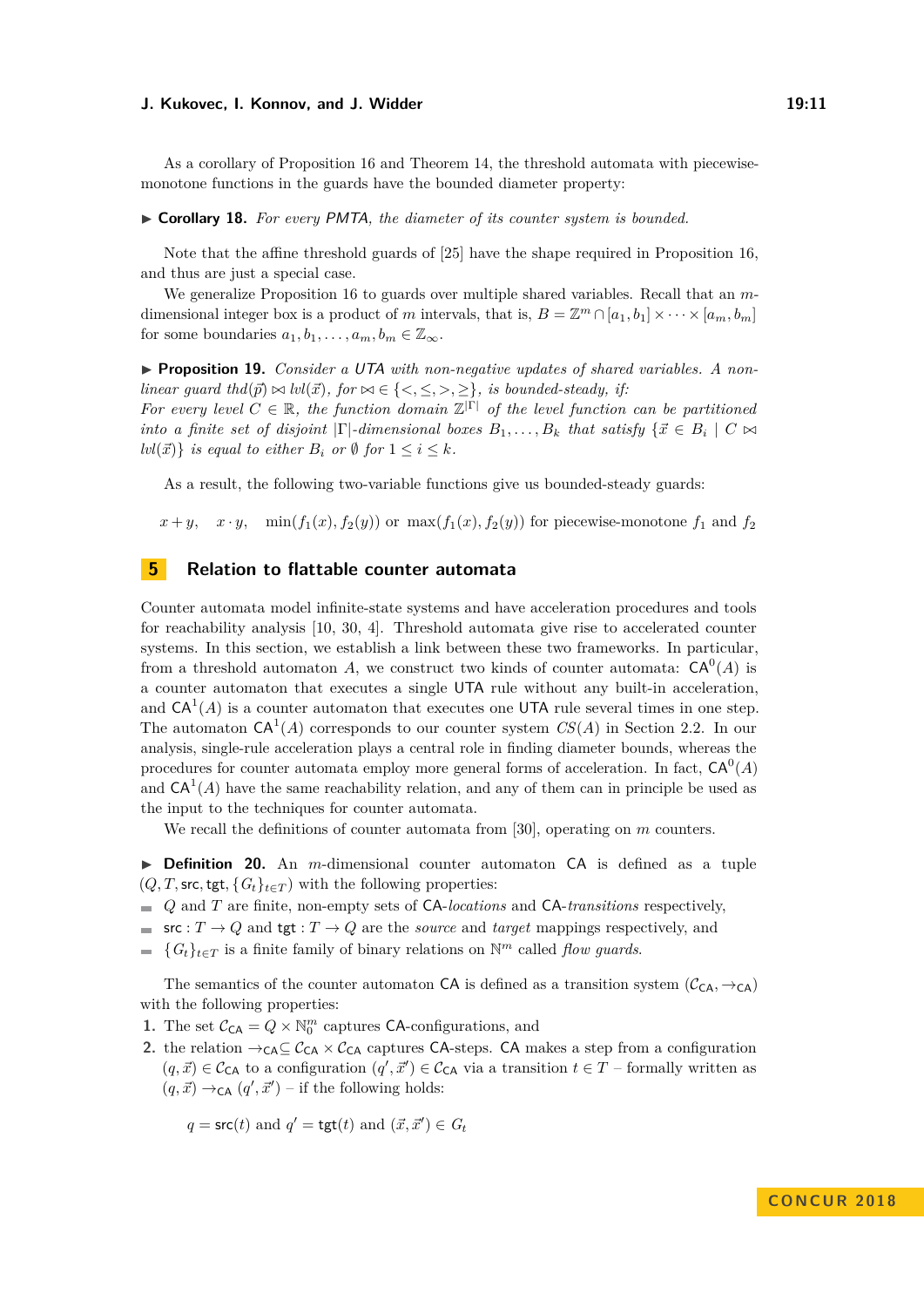#### <span id="page-11-0"></span>**19:12 All Flavors of Threshold Automata**



**Figure 6** A counter automaton for the threshold automaton in Figure [1.](#page-1-0)

A sequence  $(q_1, \vec{x}_1), \ldots, (q_k, \vec{x}_k)$  of CA-configurations is called a CA-*path*, if  $(q_i, \vec{x}_i) \rightarrow_{\text{CA}}$  $(q_{i+1}, \vec{x}_{i+1})$  for  $1 \leq i < k$ . Then, the *reachability relation*  $\rightarrow_{\mathsf{CA}}^* \subseteq \mathbb{N}_0^{|m|} \times \mathbb{N}_0^{|m|}$  contains all the pairs of vectors that are connected with a path for some control locations, that is,  $\vec{x} \rightarrow_{\mathsf{CA}}^* \vec{x}'$ if and only if there is a CA-path  $(q_1, \vec{x}_1), \ldots, (q_k, \vec{x}_k)$  with  $\vec{x} = \vec{x}_1$  and  $\vec{x}' = \vec{x}_k$ .

**A counter automaton without acceleration.** Fix an unrestricted threshold automaton  $A = (L, \mathcal{I}, \Gamma, \Pi, \mathcal{R})$ , and let *P* be the set of variables  $L \cup \Gamma \cup \Pi$ . To represent the configurations of the UTA counter system, we use vectors  $\vec{x} = (x_1, \ldots, x_{|P|}) \in \mathbb{N}_0^{|P|}$ , where each element  $x_i$ stores the value of a variable from the set *P* (there is a bijection). For a vector  $\vec{x} \in \mathbb{N}_0^{|P|}$  and a set  $U \subseteq P$ , with  $x|_U$ , we denote the projection of  $\vec{x}$  on the variables from  $U$ .

A |P|-dimensional counter automaton  $CA^{0}(A) = (Q, T, \text{src}, \text{tgt}, \{G_t\}_{t \in T})$  is constructed as follows:

- The automaton has only one CA-location, that is,  $Q = \{q_0\}$  for some  $q_0$ ,  $\blacksquare$
- The CA-transitions are identical to the UTA rules, that is,  $T = \mathcal{R}$ ,  $\overline{\phantom{a}}$
- Every transition  $t \in T$  originates from the location  $q_0$  and ends in  $q_0$ ; formally,  $src(t)$  $\text{tgt}(t) = q_0,$
- For every rule  $r \in \mathcal{R}$ , the flow relation  $G_r \subseteq \mathbb{N}_0^{|P|} \times \mathbb{N}_0^{|P|}$  is the intersection of two relations Guard<sub>*r*</sub> and Update<sub>*r*</sub> that are defined as:

$$
(\vec{x}, \vec{x}') \in \text{Guard}_r \text{ if and only if } (\vec{x}|_{\Gamma}, \vec{x}|_{\Pi}) \models \bigwedge_{\varphi \in r.\Phi} \varphi
$$
  

$$
(\vec{x}, \vec{x}') \in \text{Update}_r \text{ if and only if } \vec{x}'|_{\Pi} = \vec{x}|_{\Pi},
$$
  

$$
\vec{x}'|_{\Gamma} = \vec{x}|_{\Gamma} + r.\vec{u}, \text{ and } \vec{x}'|_{\mathcal{L}} = \vec{x}|_{\mathcal{L}} + \vec{1}_{r.to} - \vec{1}_{r-from}
$$
 (2)

Given the threshold automaton in Figure [1,](#page-1-0) we construct the respective counter automaton

in Figure [6.](#page-11-0) Apart from the shared variables and parameters, the counter automaton explicitly maintains a counter for each location of UTA, whereas in threshold automata these counters are implicit.

**A counter automaton with single-rule acceleration.** Given a UTA *A*, we define its counter automaton with single-rule acceleration  $CA<sup>1</sup>(A)$ . This automaton is structurally the same as  $CA<sup>0</sup>(A)$ , except that the flow relation  $G_r$  for  $r \in \mathcal{R}$  accounts for a non-negative acceleration factor *a*:

$$
(\vec{x}, \vec{x}') \in G_r \text{ if and only if } \exists a \ge 0. \ \forall k : 0 \le k < a. \ (\vec{x} + k \cdot r. \vec{u}, \vec{x}') \in \text{Guard}_r,
$$
\n
$$
\vec{x}'|_{\Pi} = \vec{x}|_{\Pi}, \vec{x}'|_{\Gamma} = \vec{x}|_{\Gamma} + a \cdot r. \vec{u}, \text{ and } \vec{x}'|_{\mathcal{L}} = \vec{x}|_{\mathcal{L}} + a \cdot (\vec{1}_{r \cdot to} - \vec{1}_{r \cdot from})
$$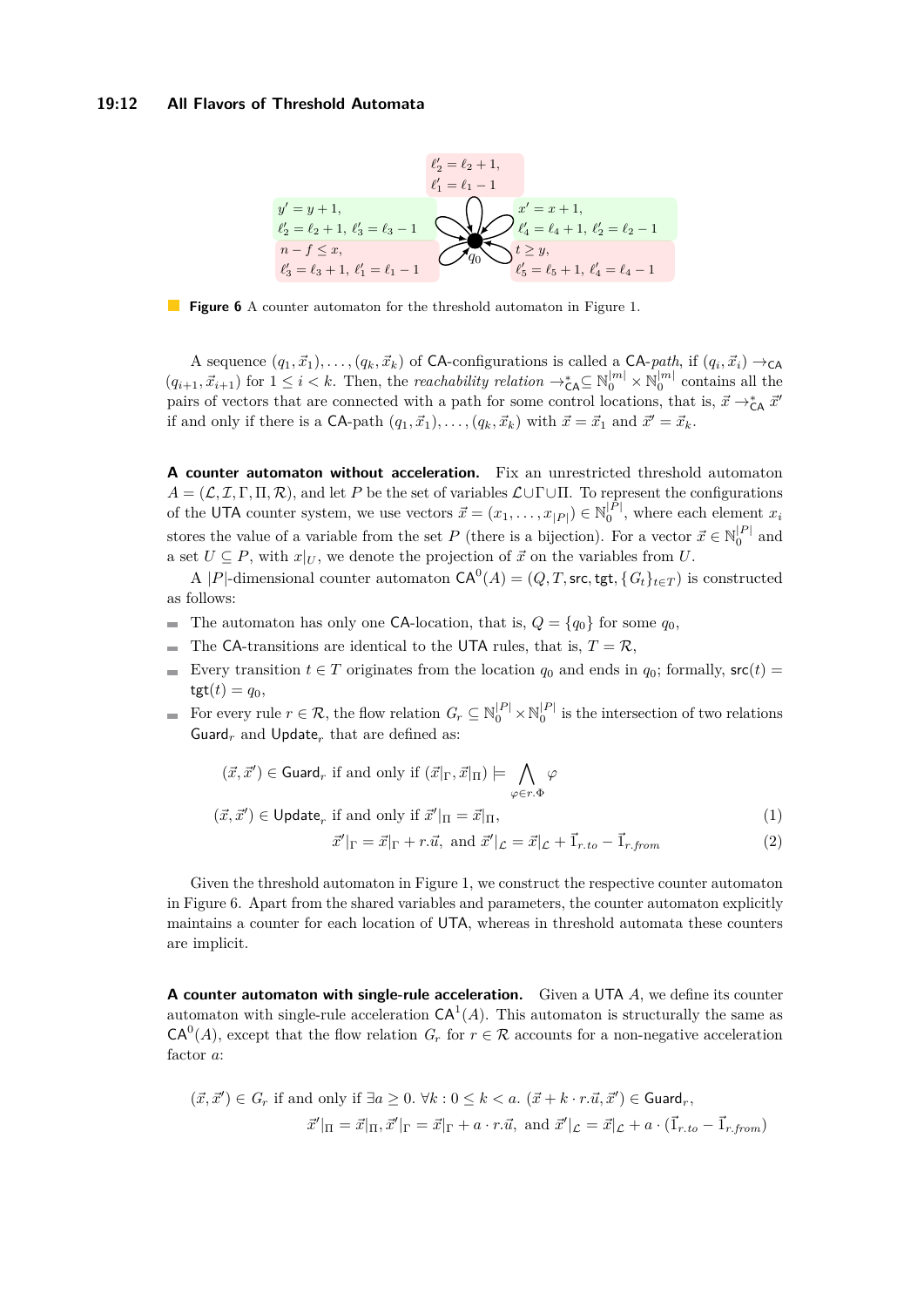**Discussions.** If we ignore the location  $q_0$ , the counter automaton  $CA^1(A)$  has the same transition relation as the counter system of *A*; as defined in Section [2.2](#page-3-4) or in [\[25\]](#page-16-1), that is, with built-in single-rule acceleration. General acceleration procedures for reachability analysis were developed for counter automata [\[30,](#page-16-10) [4\]](#page-15-5). These techniques terminate on flat and flattable counter automata. A counter automaton is *flat*, if its control graph – built of locations and transitions – does not contain nested loops [\[10\]](#page-15-4). A counter automaton *A* is *flattable*, if there is a flat counter automaton F with the same reachability relation, that is,  $\rightarrow_F^* = \rightarrow_A^*$ . The counter automata  $CA^0(A)$  and  $CA^1(A)$  are obviously not flat, as can be seen from Figure [6,](#page-11-0) the question is whether they are flattable.

As can be seen from the definition of  $CA<sup>1</sup>(A)$ , single-rule acceleration has a special form: it merges successive occurrences of a rule of  $CA^0(A)$  into one transition, provided that the counter values are sufficiently large. The motivation behind this acceleration is to perform transitions of many processes in a distributed system in *parallel* [\[25\]](#page-16-1), in contrast to compressing *sequential* steps.

The bounded diameter property for a threshold automaton *A* implies flattability of the counter automaton  $CA^0(A)$ . It is sufficient to unroll  $CA^0(A)$  up to the diameter bound and add self-loops to model single-rule acceleration:

<span id="page-12-0"></span>▶ **Proposition 21.** For every unrestricted threshold automaton *A*, if the diameter of the *counter system*  $CS(A)$  *is bounded, then the counter automaton*  $CA^0(A)$  *is flattable.* 

## <span id="page-12-1"></span>**6 Flattability for non-canonical threshold automata**

It is easy to see that the counter systems of non-canonical threshold automata do not have bounded diameter, when applying single-rule acceleration. Interestingly, we show that the respective counter automata for NCTA are flattable. Hence, they can be thus analyzed with general acceleration tools such as FAST [\[4\]](#page-15-5).

**Additional definitions.** To prove flattability, we adapt a few definitions from [\[24\]](#page-16-2). Let  $\mathcal{G} =$  $\bigcup_{r \in \mathcal{R}} r.\Phi$ . Then,  $\Phi^R = \{ g \in \mathcal{G} \mid g \text{ is an upper guard} \}$  and  $\Phi^F = \{ g \in \mathcal{G} \mid g \text{ is a lower guard} \}.$ A *context* is a pair  $(\Omega^R, \Omega^F)$ , where  $\Omega^R \subseteq \Phi^R$  and  $\Omega^F \subseteq \Phi^F$ . The set  $\Omega^R$  keeps track of unlocked guards from  $\Phi^R$ , and the set  $\Omega^F$  keeps track of locked guards from  $\Phi^F$ . We usually denote a context with  $\Omega$ , and refer to its first and second component by writing  $\Omega^{\mathcal{R}}$  and  $\Omega^{\mathcal{F}}$ respectively. For contexts  $\Omega_1$  and  $\Omega_2$ , we say that  $\Omega_1 \sqsubseteq \Omega_2$  if and only if  $\Omega_1^{\mathbb{R}} \cup \Omega_1^{\mathbb{F}} \subseteq \Omega_2^{\mathbb{R}} \cup \Omega_2^{\mathbb{F}}$ .

Finally, for a context  $\Omega$ , we define a formula  $form(\Omega)$  that summarizes the constraints of the guards that are locked/unlocked in the context:  $\bigwedge_{\psi \in \Psi^+} \psi \wedge \bigwedge_{\psi \in \Psi^-} \neg \psi$  for  $\Psi^+ =$  $\Omega^R \cup (\Phi^F \setminus \Omega^F)$  and  $\Psi^- = (\Phi^R \setminus \Omega^R) \cup \Omega^F$ . We write  $[[form(\Omega)]]$  to denote the set of vectors that satisfy  $form(\Omega)$ , that is,  $\vec{x} \in \llbracket form(\Omega) \rrbracket$  if and only if  $(\vec{x}|_{\Gamma}, \vec{x}|_{\Pi}) \models form(\Omega)$  holds true.

 $\triangleright$  **Definition 22.** For a NCTA *A* = (*L, I, Γ, Π, R*) and a context  $\Omega$ , we define the *slice* of *A* with context  $\Omega$  as a threshold automaton  $A|_{\Omega} = (\mathcal{L}, \mathcal{I}, \Gamma, \Pi, \mathcal{R}|_{\Omega})$ , where a rule  $r \in \mathcal{R}$  belongs to  $\mathcal{R}|_{\Omega}$  if and only if  $\text{form}(\Omega) \to \bigwedge_{\varphi \in r.\Phi} \varphi$ .

**Overview of the proof.** We start with an NCTA. The relation  $\sqsubset$  is a partial order on the contexts. We construct a flat counter automaton as a composition of flat counter automata, one per context, that are then connected according to the partial order  $\sqsubset$ . Figure [7](#page-13-0) sketches the construction. In more detail, for each context  $\Omega$  of  $A$  we construct the slice. We show that when one removes the threshold guards from the slice, its counter automaton becomes structurally a BPP-net [\[16,](#page-15-8) [18\]](#page-15-9), which are known to be flattable [\[30\]](#page-16-10). Thus, there is a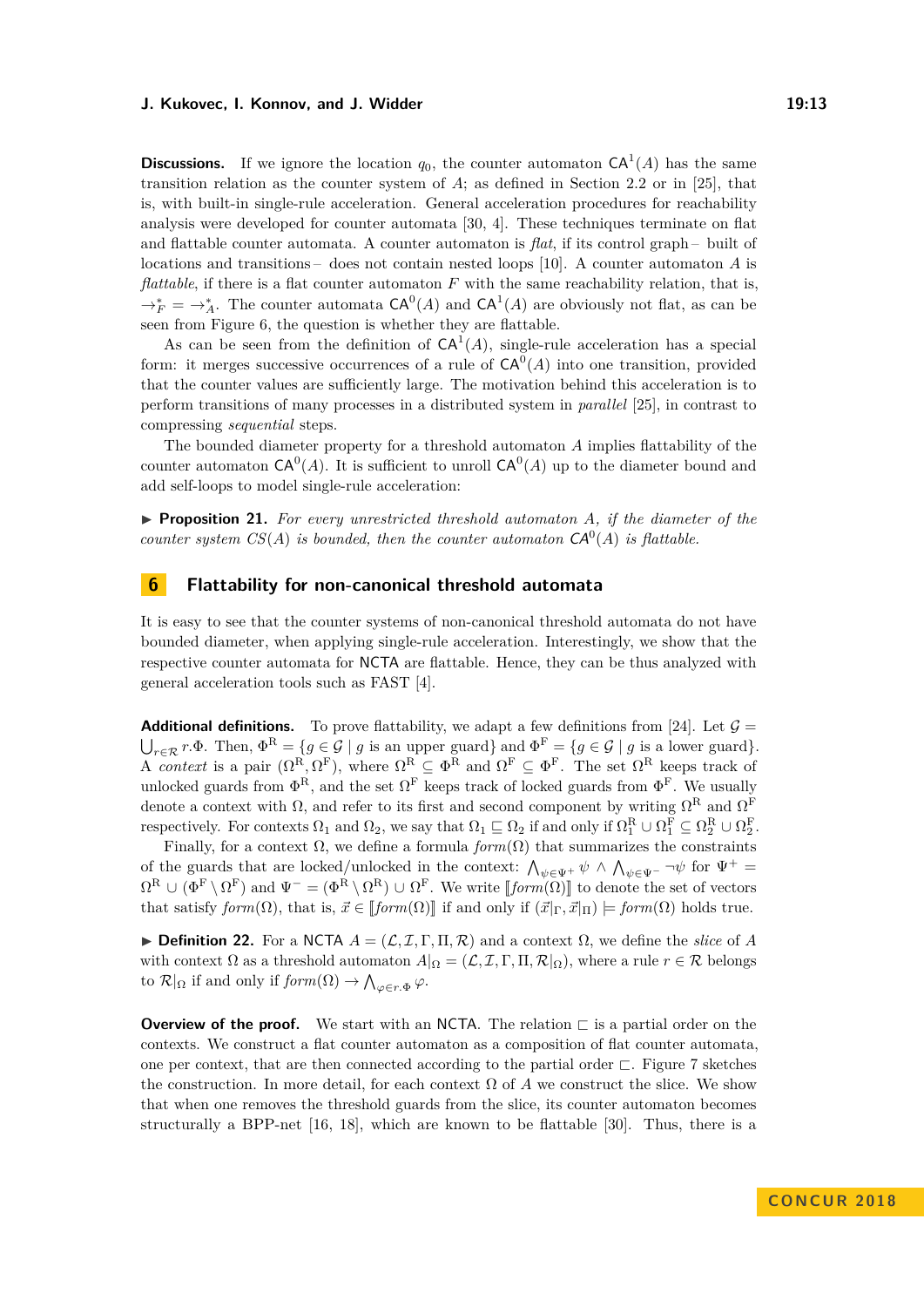<span id="page-13-0"></span>

**Figure 7** An example of the flattened threshold automaton from Figure [1.](#page-1-0) The edges connecting the gray blocks connect all the states inside the blocks.

flattened counter automaton  $F(\Omega)$  for  $\Omega$ . However, as  $F(\Omega)$  does not have threshold guards, it allows transitions to leave the context  $\Omega$  earlier than in the original counter system. Thus, we add additional constraints to  $F(\Omega)$  to keep the transitions in the context, and form a "flat slice". Then, we combine flat slices for each context according to the partial order between the contexts, and obtain a flat counter automaton whose reachability relation is the same as of  $\mathsf{CA}^0(A)$ .

<span id="page-13-1"></span>**Proposition 23.** For every non-canonical threshold automaton A and context  $\Omega$ , there is *a flat counter automaton Flat* $(A_{\Omega})$  *that has the same reachability relation when restricted to the* CA*-configurations that match the context, that is,*  $\rightarrow^*_{Flat(A|_{\Omega})} \cap [form(\Omega)]^2$  equals to  $\rightarrow_{\mathsf{CA}^0(A)}^* \cap [\mathit{form}(\Omega)]^2.$ 

**Assembling the flat counter automata for the slices.** Fix a non-canonical threshold automaton  $A = (\mathcal{L}, \mathcal{I}, \Gamma, \Pi, \mathcal{R})$ . Proposition [23](#page-13-1) allows us to flatten a single slice. To flatten  $CA^0(A)$ , we flatten slices and connect them with context changing transitions.

As a first step, we enumerate all contexts  $\Omega_1, \ldots, \Omega_K$ , where  $K = |\Phi^R \times \Phi^F|$ . For each context  $i \in \{1, ..., K\}$ , we apply Proposition [23,](#page-13-1) to construct a flat counter automaton  $Flat(i) = (Q_i, T_i, \mathsf{src}_i, \mathsf{tgt}_i, \{G_t^i\}_{t \in T_i})$ . We assume that the sets  $Q_1, \ldots, Q_K$  and  $T_1, \ldots, T_K$ are all disjoint. We use  $Flat(1), \ldots, Flat(K)$  to construct two sets of counter automata:

- **1.** An automaton *FlatSlice*(*i*) produces paths of  $CA^0(A)$  in the context  $\Omega_i$ . Formally, *FlatSlice*(*i*) =  $(Q_i, T_i, \text{src}_i, \text{tgt}_i, \{G_i^i \cap [\text{form}(\Omega)]^2\}_{t \in T_i})$ .
- **2.** An automaton *Branch* $(i, j)$ , for  $1 \leq i, j \leq K$  such that  $\Omega_i \subseteq \Omega_j$  and  $i \neq j$ , produces the context-changing transitions from *FlatSlice*(*i*) to *FlatSlice*(*j*). Formally,

$$
Branch(i,j) = (Q_i \cup Q_j, T_{i,j}, \mathsf{src}_{i,j}, \mathsf{tgt}_{i,j}, \{G_t^{i,j}\}_{t \in T_{i,j}}),
$$

where the components of  $Branch(i, j)$  are defined as follows for  $t \in T_i$ :

- There is a transition for each *i*th slice transition and *j*th slice state:  $T_{i,j} = T_i \times Q_j$ ,
- The mappings are  $\mathsf{src}_{i,j}((t,q)) = \mathsf{src}_{i}(t)$  and  $\mathsf{tgt}_{i,j}((t,q)) = q$  for  $q \in Q_j$ , and
- We restrict the guards to the two contexts:  $G_t^{i,j} = G_t^i \cap (\llbracket form(\Omega_i) \rrbracket \times \llbracket form(\Omega_j) \rrbracket)$ .

A flat version of  $CA^0(A)$  is the union of all flat slices and branches:

$$
Flattened(A) = \bigcup_{1 \le i \le K} FlatSlice(i) \cup \bigcup_{(i,j) \in E} Branch(i,j) \text{ for } E = \{(i,j) \mid \Omega_i \sqsubseteq \Omega_j, i \ne j\} \tag{3}
$$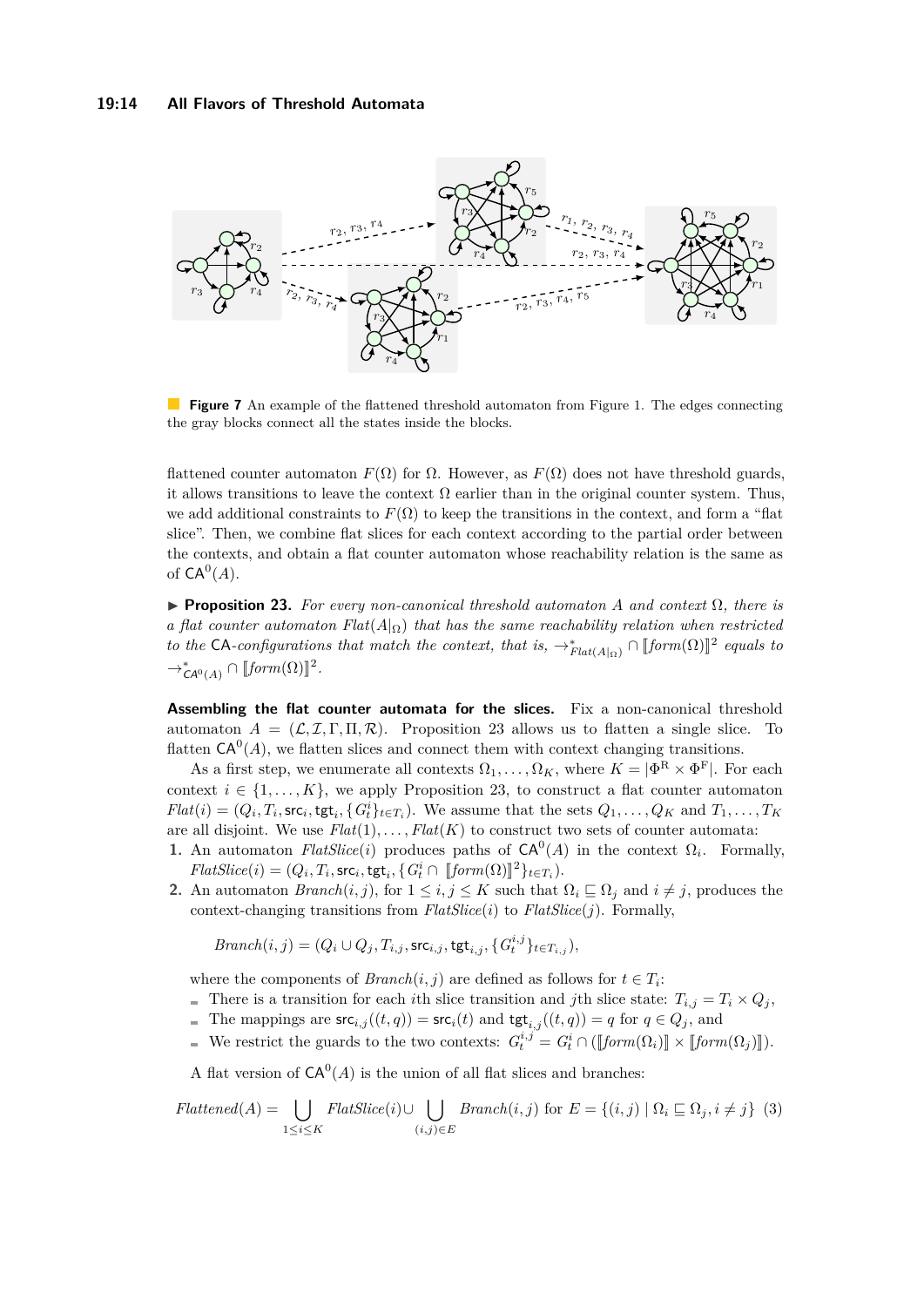<span id="page-14-1"></span>
$$
\bigcirc_{\ell_1}^{r_1\colon\min(x,y)\leq\frac{n}{2}}\bigcirc_{\ell_2}^{r_2\colon\max(x,y)\leq\frac{n}{2}}\bigcirc_{\ell_3}\bigcirc_{\ell_4}\overbrace{r_4\colon y\leq\frac{n}{2}}^{r_3\colon x\leq\frac{n}{2}}\bigcirc_{\ell_5}\overbrace{r_5\colon x\leq\frac{n}{2}\wedge y\leq\frac{n}{2}}^{r_4\to\ell_2}\bigcirc_{\ell_6}
$$

**Figure 8** An unrestricted TA (left) and an equivalent threshold automaton (right).

We define the union  $A \cup B$  as usual: The states, transitions, and flows of  $A \cup B$  are the unions of the *A*'s and *B*'s states, transitions, and flows respectively. The source and target mappings are identical to the *A*'s and *B*'s mappings on their domains.

<span id="page-14-0"></span>▶ **Theorem 24.** For every non-canonical threshold automaton A, its flattened version has *the same reachability relation:*  $\rightarrow_{Flattened(A)}^* = \rightarrow_{\mathsf{CA}^0(A)}^*$ .

## **7 Conclusions**

Verification of infinite-state systems and parameterized concurrent systems is a lively research area, e.g., see some recent results [\[19,](#page-15-10) [13,](#page-15-11) [1,](#page-15-12) [11,](#page-15-13) [17,](#page-15-14) [12,](#page-15-15) [31,](#page-16-12) [8,](#page-15-16) [2\]](#page-15-17). There are many different modeling frameworks, and it is not easy to understand relations between them. However, this understanding is of paramount importance for reusing existing tools. In this paper, on the one hand, we give reachability results for new classes of systems, and on the other hand, establish the relation of the model in [\[25,](#page-16-1) [21\]](#page-15-6) to counter automata [\[10,](#page-15-4) [30\]](#page-16-10). We clarify the relation between the single rule acceleration introduced in [\[25\]](#page-16-1) to acceleration in (flattable) counter automata [\[4,](#page-15-5) [30\]](#page-16-10). The single-rule acceleration in [\[25\]](#page-16-1) is very simple compared to the general acceleration techniques [\[30,](#page-16-10) [4\]](#page-15-5). Still, it was demonstrated to be effective in parameterized verification of fault-tolerant distributed algorithms [\[22,](#page-16-3) [21\]](#page-15-6).

The benefits of our extended framework are two-fold. On one hand, we can use our results to optimize threshold automata. Figure [8](#page-14-1) shows an unrestricted threshold automaton that uses minimum and maximum. This UTA can be expressed as an equivalent threshold automaton by introducing more rules and guards (see Figure [8\)](#page-14-1), which makes it harder to reason about. On the other hand, our framework permits some new guards, which have no corresponding encoding in threshold automata. For instance, a threshold  $x < \sqrt{n/\log n}$  in [\[3\]](#page-15-18) gives us such an example (though they are using the synchronous model of computation).

Some open questions still remain. Regarding application to distributed algorithms, we observe that in the pseudo code of several distributed consensus algorithms, processes pick the "*most often received value*" from a set of received values [\[5,](#page-15-19) [9\]](#page-15-20). A shared variable encoding – such as the one in  $[26]$  – maintains the number of messages with value 0 in a shared variable  $x_0$ , and the number of messages with value 1 in a shared variable  $x_1$ . The pseudo code statement about the "most often received value" needs a bounded difference guard " $x_1 - x_0 > 0$ ", which leads to undecidability as we show. This calls for further insights on modeling of such algorithms.

While we focused on reachability in this paper, as future work, we plan to lift the results of this paper to safety and liveness, following the ideas of [\[22\]](#page-16-3).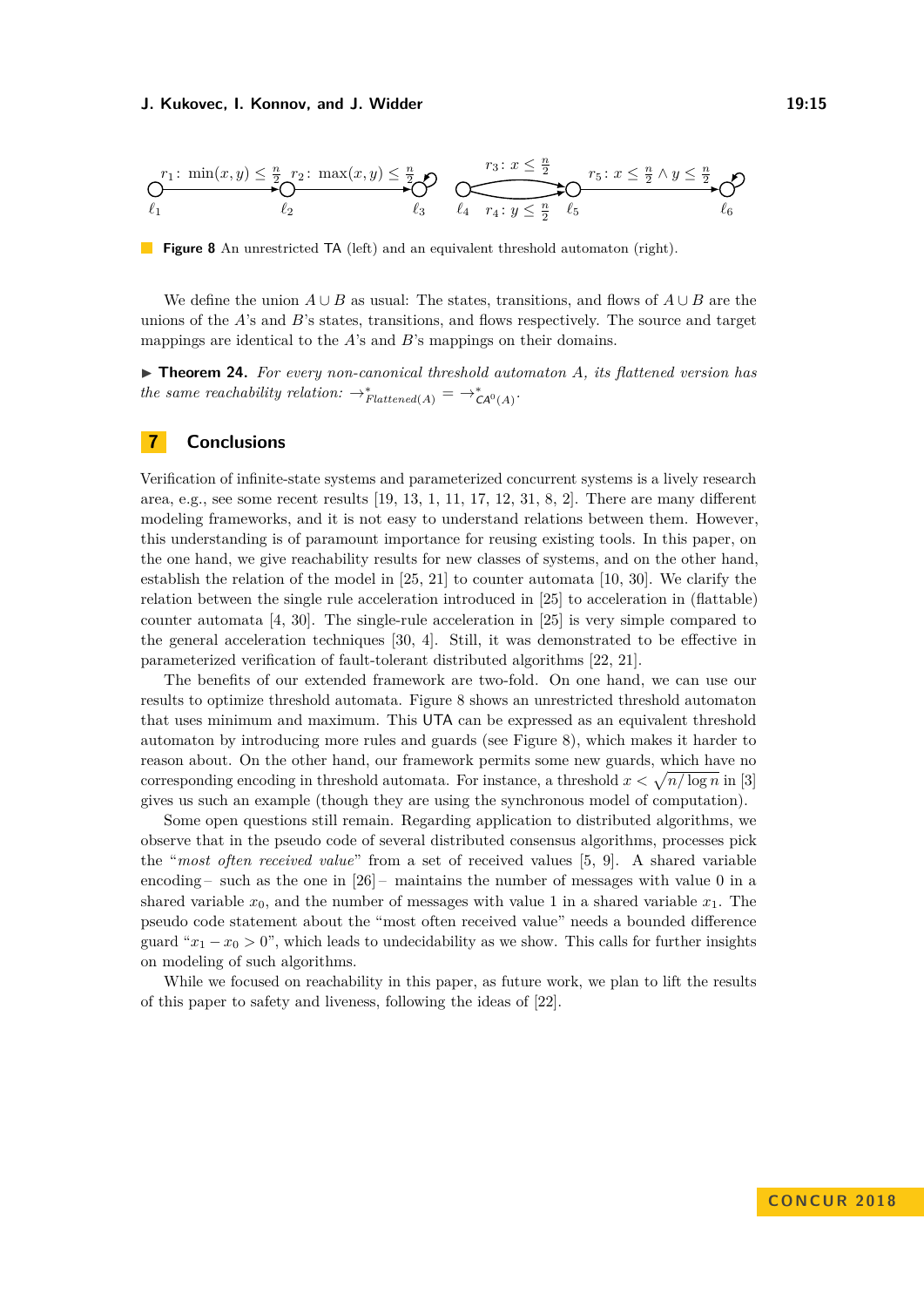#### **References**

- <span id="page-15-12"></span>**1** Parosh Aziz Abdulla, Frédéric Haziza, and Lukás Holík. Parameterized verification through view abstraction. *STTT*, 18(5):495–516, 2016.
- <span id="page-15-17"></span>**2** Benjamin Aminof, Sasha Rubin, Ilina Stoilkovska, Josef Widder, and Florian Zuleger. Parameterized model checking of synchronous distributed algorithms by abstraction. In *VM-CAI*, volume 10747 of *LNCS*, pages 1–24, 2018.
- <span id="page-15-18"></span>**3** Ziv Bar-Joseph and Michael Ben-Or. A tight lower bound for randomized synchronous consensus. In *Proceedings of the seventeenth annual ACM symposium on Principles of distributed computing*, pages 193–199. ACM, 1998.
- <span id="page-15-5"></span>**4** Sébastien Bardin, Alain Finkel, Jérôme Leroux, and Laure Petrucci. Fast: acceleration from theory to practice. *STTT*, 10(5):401–424, 2008.
- <span id="page-15-19"></span>**5** Martin Biely, Bernadette Charron-Bost, Antoine Gaillard, Martin Hutle, André Schiper, and Josef Widder. Tolerating corrupted communication. In *PODC*, pages 244–253, 2007.
- <span id="page-15-3"></span>**6** Armin Biere, Alessandro Cimatti, Edmund M. Clarke, and Yunshan Zhu. Symbolic model checking without BDDs. In *TACAS*, volume 1579 of *LNCS*, pages 193–207, 1999.
- <span id="page-15-2"></span>**7** Roderick Bloem, Swen Jacobs, Ayrat Khalimov, Igor Konnov, Sasha Rubin, Helmut Veith, and Josef Widder. *Decidability of Parameterized Verification*. Synthesis Lectures on Distributed Computing Theory. Morgan & Claypool Publishers, 2015.
- <span id="page-15-16"></span>**8** Ahmed Bouajjani, Michael Emmi, Constantin Enea, and Jad Hamza. On reducing linearizability to state reachability. In *ICALP*, pages 95–107, 2015.
- <span id="page-15-20"></span>**9** Bernadette Charron-Bost and André Schiper. The heard-of model: computing in distributed systems with benign faults. *Distributed Computing*, 22(1):49–71, 2009.
- <span id="page-15-4"></span>**10** Hubert Comon and Yan Jurski. Multiple counters automata, safety analysis and Presburger arithmetic. In *CAV*, pages 268–279. Springer, 1998.
- <span id="page-15-13"></span>**11** Giorgio Delzanno. A unified view of parameterized verification of abstract models of broadcast communication. *STTT*, 18(5):475–493, 2016.
- <span id="page-15-15"></span>**12** Cezara Drăgoi, Thomas A. Henzinger, Helmut Veith, Josef Widder, and Damien Zufferey. A logic-based framework for verifying consensus algorithms. In *VMCAI*, volume 8318 of *LNCS*, pages 161–181, 2014.
- <span id="page-15-11"></span>**13** Antoine Durand-Gasselin, Javier Esparza, Pierre Ganty, and Rupak Majumdar. Model checking parameterized asynchronous shared-memory systems. *Formal Methods in System Design*, 50(2-3):140–167, 2017.
- <span id="page-15-0"></span>**14** Cynthia Dwork, Nancy Lynch, and Larry Stockmeyer. Consensus in the presence of partial synchrony. *J. ACM*, 35(2):288–323, 1988.
- <span id="page-15-1"></span>**15** E.A. Emerson and K.S. Namjoshi. Reasoning about rings. In *POPL*, pages 85–94, 1995.
- <span id="page-15-8"></span>**16** Javier Esparza. Petri nets, commutative context-free grammars, and basic parallel processes. *Fundam. Inform.*, 31(1):13–25, 1997.
- <span id="page-15-14"></span>**17** Azadeh Farzan, Zachary Kincaid, and Andreas Podelski. Proving liveness of parameterized programs. In *LICS*, pages 185–196, 2016.
- <span id="page-15-9"></span>**18** Laurent Fribourg and Hans Olsén. A decompositional approach for computing least fixedpoints of datalog programs with z-counters. *Constraints*, 2(3/4):305–335, 1997.
- <span id="page-15-10"></span>**19** Zeinab Ganjei, Ahmed Rezine, Petru Eles, and Zebo Peng. Counting dynamically synchronizing processes. *STTT*, 18(5):517–534, 2016.
- <span id="page-15-7"></span>**20** Oscar H. Ibarra. Reversal-bounded multicounter machines and their decision problems. *J. ACM*, 25(1):116–133, 1978.
- <span id="page-15-6"></span>21 Igor Konnov, Marijana Lazić, Helmut Veith, and Josef Widder. Para<sup>2</sup>: Parameterized path reduction, acceleration, and SMT for reachability in threshold-guarded distributed algorithms. *Formal Methods in System Design*, 2017.